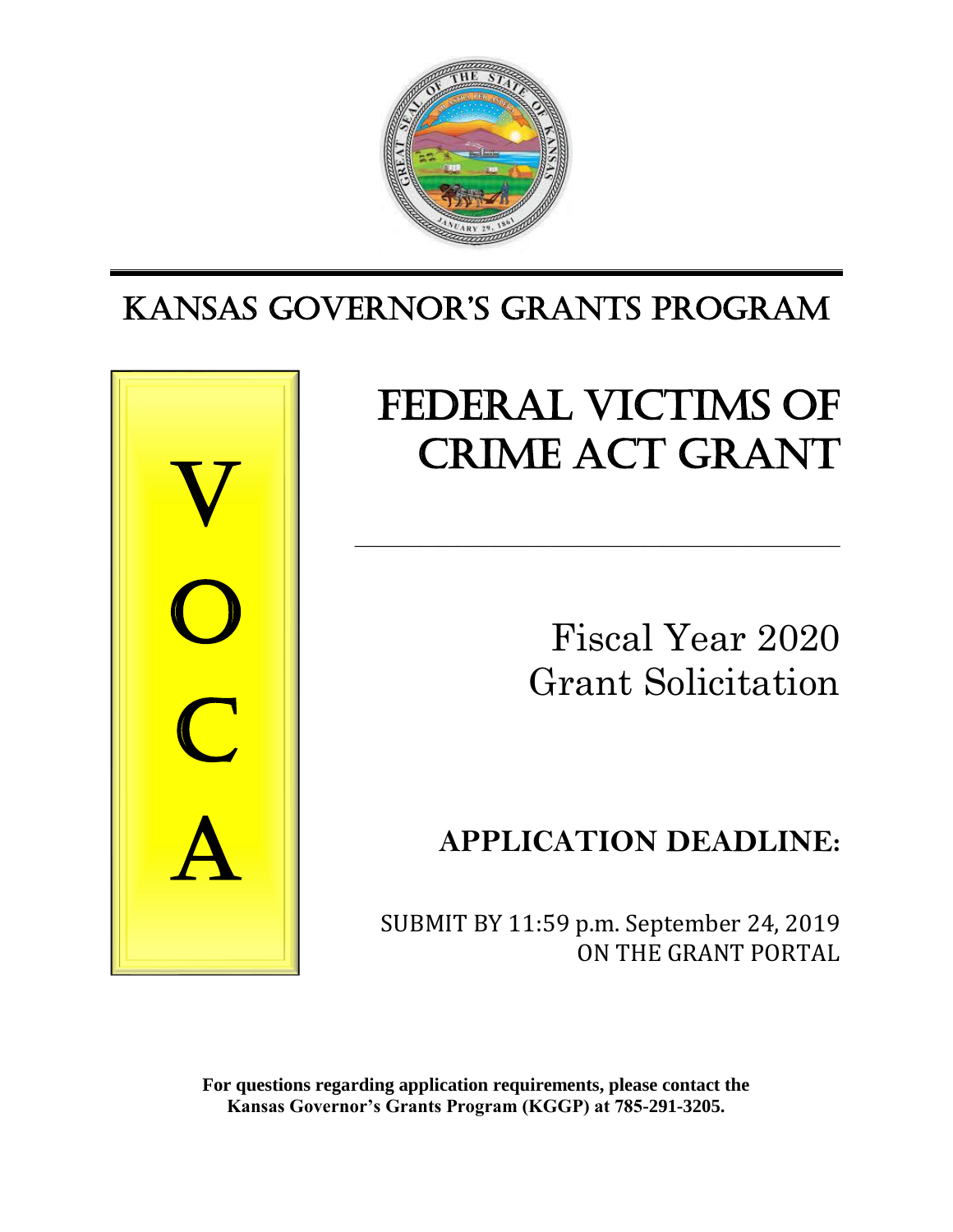# **Federal Victims of Crime Act Victim Assistance Grant Guidelines**

# **Grant Program Criteria**

The U.S. Department of Justice Office of Justice Programs Office of Victims of Crime (OVC) is the federal agency responsible for administration of the Victims of Crime Act of 1984 (VOCA).

The Kansas Governor's Grants Program (KGGP) is the state administering agency (SAA) and establishes policies and procedures for the VOCA grant program, consistent with the requirements of the VOCA Program Guidelines.

The following information defines eligibility and accountability criteria and sets forth requirements for application and administration of grants awarded under the Federal Victims of Crime Act (VOCA) of 1984, Victim Assistance Grant Program, as established by 34 U.S.C. § 20103 *et seq* and requirements established in 28 C.F.R. Part 94 effective date August 6, 2016 (Final Rule). The Final Rule can be accessed at: [https://www.govinfo.gov/content/pkg/FR-2016-07-](https://www.govinfo.gov/content/pkg/FR-2016-07-08/pdf/2016-16085.pdf) [08/pdf/2016-16085.pdf.](https://www.govinfo.gov/content/pkg/FR-2016-07-08/pdf/2016-16085.pdf) The primary purpose of VOCA victim assistance grant funds is to support services to crime victims. The VOCA grant program is funded from the Crime Victims Fund, generated by Federal criminal fines, penalties, and assessments.

# **Definitions**

The following terms are defined in the VOCA, the Final Rule, or by OVC.

- Direct services are efforts that (1) respond to the emotional, psychological, or physical needs of crime victims; (2) assist victims to stabilize their lives after victimization; (3) assist victims to understand and participate in the criminal justice system; or (4) restore a measure of safety for the victim.
- Crime victim is a person who has suffered physical, sexual, financial, or emotional harm as a result of the commission of a crime.
- Victim of a federal crime is a victim of an offense in violation of a federal criminal statute or regulation, including, but not limited to, offenses occurring in an area where the federal government has jurisdiction, whether in the United States or abroad, such as Indian reservations, national parks, federal buildings, and military installations.
- Spousal abuse includes domestic and intimate partner violence.
- Victim of child abuse is a victim of crime, whereas such crime involved an act or omission considered to be child abuse under Kansas law. Victims of child abuse may include, but are not limited to, child victims of physical, sexual, or emotional abuse; child pornography-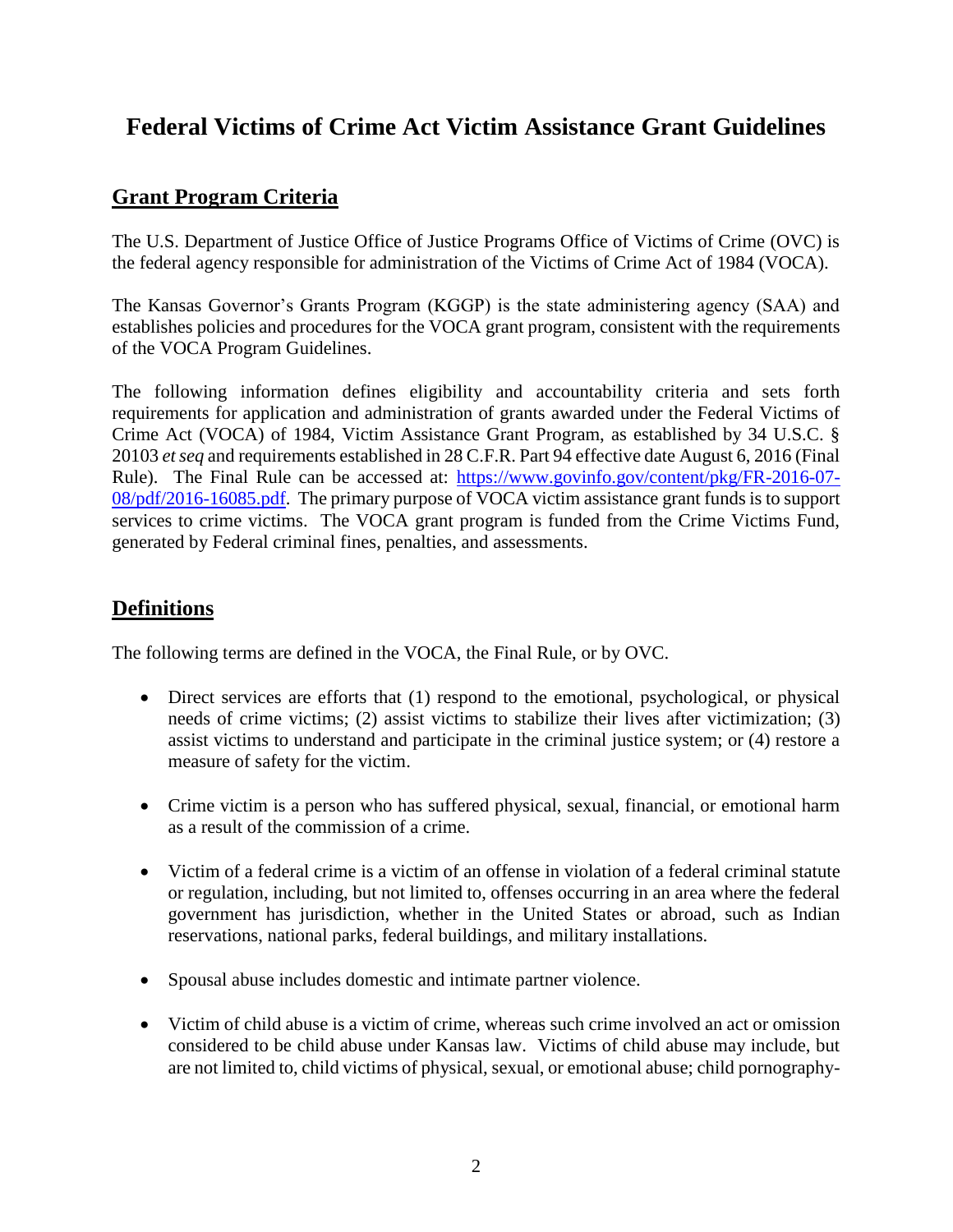related offenses; neglect; commercial sexual exploitation; bullying; and/or exposure to violence.

• Elder abuse, also known as elder mistreatment, generally refers to any knowing, intentional, or negligent act that causes harm or creates a serious risk of harm to an older person by a family member, caregiver, or other person in a trust relationship. Elder abuse may include abuse that is physical, emotional/psychological (including threats), or sexual; neglect (including abandonment); and financial exploitation. For the Kansas definition of mistreatment of an elder person please see K.S.A. 2018 Supp. 21-5417.

Applicants are encouraged to identify gaps in available services by victims' demographic characteristics. In a given community, "underserved" crime victim populations may include but are not limited to a victim's status as a senior citizen, non-English speaking resident, person with disabilities, member of racial or ethnic minorities, or by virtue of the fact a victim is a resident of a rural or remote area, or inner city.

# **Distribution of Funds**

Priority is given to victims of adult sexual assault, domestic violence, and child physical and sexual abuse. Thus, a minimum of 10 percent of each federal fiscal year's grant will be allocated to each of these categories. An additional 10 percent of each federal fiscal year's grant will be allocated to victims of violent crime (other than the "priority" category as stated above) who were "previously underserved" (40 percent total). These underserved crime victims of either adult or juvenile offenders may include, but are not limited to, victims of federal crimes; survivors of homicide victims; or victims of assault, robbery, gang violence, hate and bias crimes, intoxicated drivers, bank robbery, economic exploitation, fraud, or elder abuse.

Organizations are strongly encouraged to engage community partners in identifying gaps, developing collaborative partnerships, and creating innovative ways to reach underserved populations of crime victims. Where multiple applications are received from the same community, applicants should demonstrate communication and planning to ensure proposed projects would complement one another and do not duplicate services, unless necessary to meet the needs of crime victims in the community.

The KGGP may award VOCA funds to organizations that are physically located in an adjacent state, when there is an efficient and cost-effective mechanism available for providing services to victims who reside in Kansas. When grant awards are made to organizations in an adjacent state, the amount of the grant award must be proportional to the number of Kansans to be served by the organization. It would be the responsibility of the applicant to track, both programmatically and fiscally, the Kansas-specific victims served, and services provided.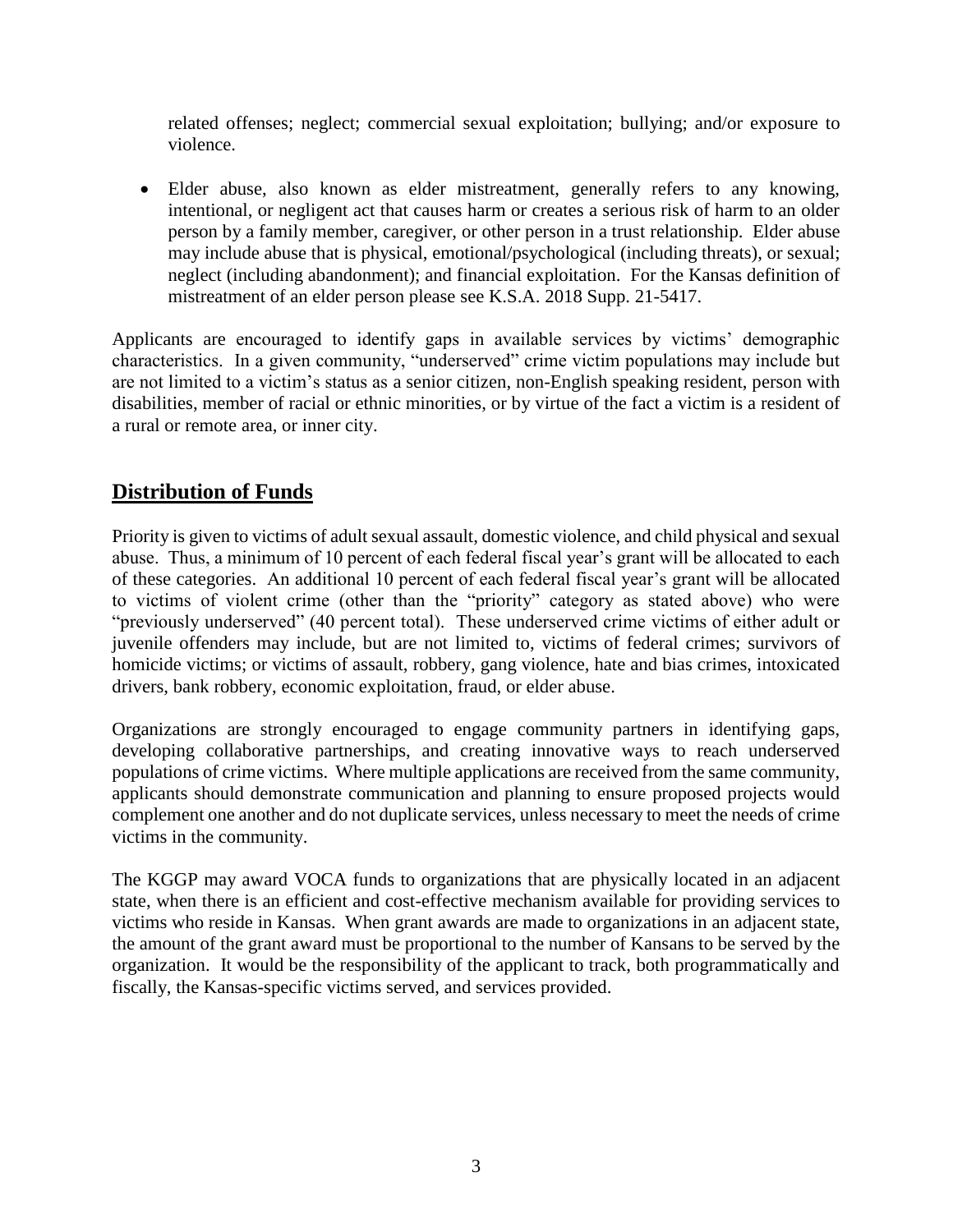## **Eligibility Criteria**

VOCA establishes eligibility criteria for all organizations receiving VOCA grant funds. VOCA funds are to be used by eligible public agencies, nonprofit, community, and faith-based organizations to provide direct services to crime victims. The KGGP has sole discretion for determining which organizations will receive funds and in what amounts, as long as the applicants meet the requirements of the federal VOCA Program Guidelines and those set by the KGGP.

**A. Applicant Types.** Public agencies, American Indian tribe/organizations, nonprofit, community, and faith-based organizations, including underserved and culturally specific populations providing direct assistance to crime victims, or a combination of such organizations providing services to crime victims are eligible to apply.

Applicants must demonstrate 50 percent or more of their financial support comes from nonfederal sources. It is important organizations have a variety of funding sources besides federal funding in order to ensure financial stability.

- **B. Record of Effective Services.** Applicants must demonstrate a record of providing effective direct services and support from sources other than the crime victim's fund. This includes having the support and approval of its direct services by the community, a history of providing direct services in a cost-effective manner and financial support from other sources.
- **C. Match Requirements.** The purpose of matching contributions is to increase the amount of resources available to the projects supported by grant funds. Non-federal matching contributions of 20 percent (cash or in-kind) of the total cost of each VOCA grant project (VOCA funds plus match) are required for each VOCA-funded grant project and must be derived from non-federal sources except as provided in the U.S. Department of Justice DOJ [Grants Financial Guide](http://ojp.gov/financialguide/DOJ/index.htm) effective edition. **All funds designated as match are restricted to the same uses as the VOCA funds and must be expended within the grant project period.** The match must be provided on a project-by-project basis. Any deviation from this policy must be approved by the federal OVC and the KGGP.

| Example: | <b>Total Grant Project Cost</b> | $=$ \$50,000 |
|----------|---------------------------------|--------------|
|          | 80% Federal Share               | $=$ \$40,000 |
|          | 20% Non-Federal Match           | $=$ \$10,000 |

For purposes of this grant program, in-kind match may include donations of expendable equipment and office supplies, work space, or the monetary value of time contributed by professionals and technical personnel and other skilled and unskilled labor, if the services they provide are an integral and necessary part of a funded grant project and if they would otherwise meet the criteria for federal funding approval under this program. The value placed on donated services must be consistent with the rate of compensation paid for similar work in the applicant's organization. If the required skills are not found in the applicant's organization, the rate of compensation must be consistent with the local labor market. In either case, fringe benefits may be included in the valuation. Volunteer hours utilized as match must be hours spent providing eligible direct victim services or other activities specifically allowable under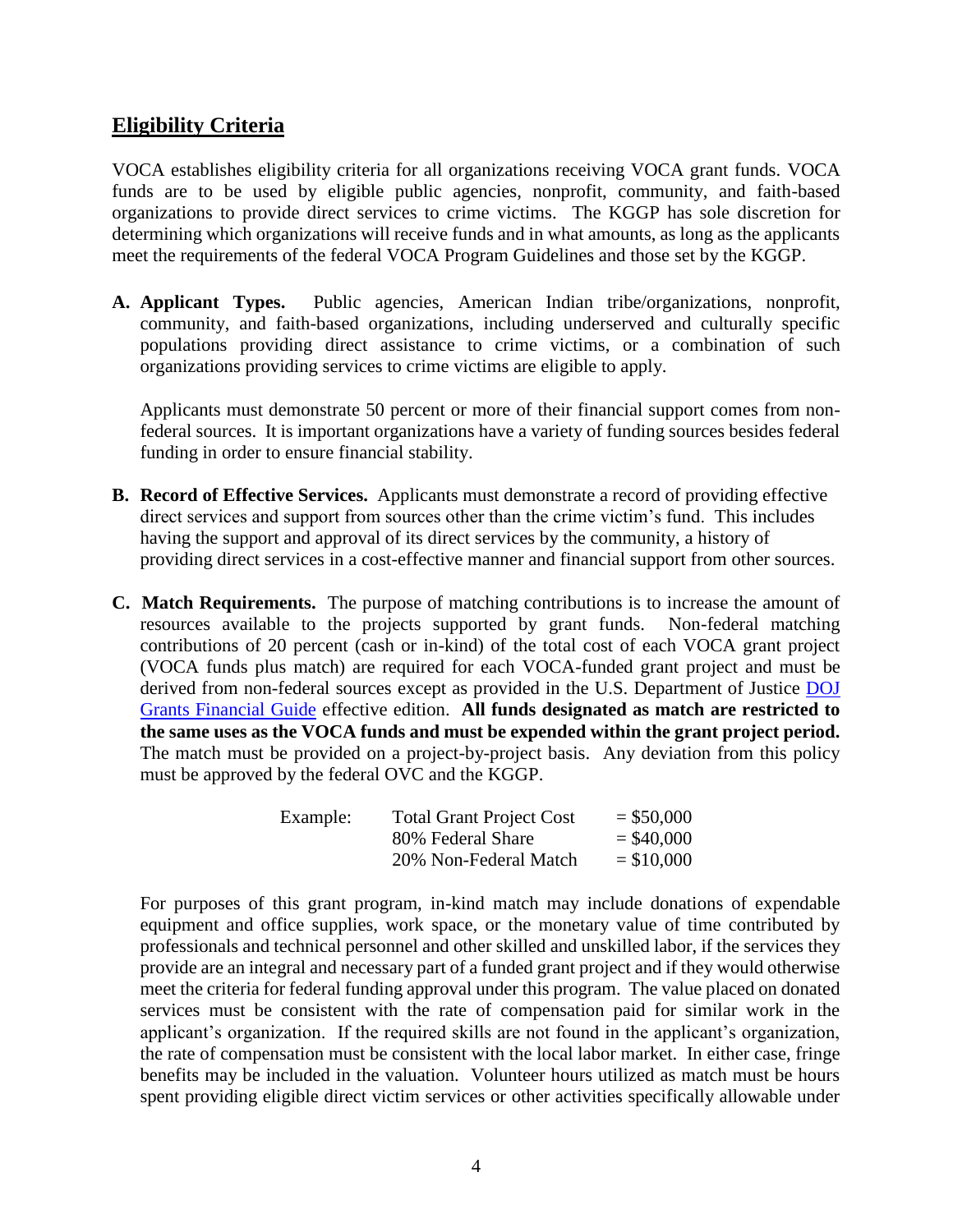the VOCA grant program. In instances where a volunteer is considered to be on-call specifically for the purpose of ensuring 24-hour service coverage, those hours and associated values must be tracked and accounted for consistent with the procedures used by the applicant for paid staff. The value placed on loaned or donated equipment may not exceed its fair market value. The value of donated space may not exceed the fair rental value of comparable space as established by an independent appraisal of comparable space and facilities in privatelyowned buildings in the same locality. **The KGGP has the authority to require a subgrantee to provide a non-federal cash match instead of an in-kind match.**

**1. Record Keeping for Match Requirements.** Records must be maintained that clearly show the source, the amount and the period during which the match was allocated. The basis for determining the value of personal services, materials, equipment and space must be documented. Volunteer services used as match must be documented, and to the extent feasible, supported by the same methods used by the organization for its own paid employees.

#### **2. Exceptions to the 20 Percent Match.**

- **a.** Federally-recognized American Indian tribes or projects located on tribal lands are exempt from any match requirement. For the purpose of this grant, an American Indian tribe/organization is defined as any tribe, band, nation, or other organized group or community, which is recognized as eligible for the special programs and services provided by the United States to American Indians because of their status as American Indians. A reservation is defined as a tract of land set aside for use of, and occupancy by, American Indians. All organizations applying for these grant funds must meet the other eligibility requirements for subgrantee organizations.
- **b.** The match requirement may be waived if extraordinary need is documented and submitted to the KGGP by the applicant and approved by OVC and the KGGP.
- **D. Volunteers.** The use of volunteers in the applicant organization is an eligibility requirement. Volunteers *must* be utilized unless the KGGP determines there is a compelling reason to waive this requirement. Agency staff and board members **cannot** be used as volunteer time for this purpose. A "compelling reason" may be a statutory or contractual provision concerning liability or confidentiality of counselor/victim information, which bars using volunteers for certain positions, or the inability to recruit and maintain volunteers after a sustained and aggressive effort. The applicant is responsible for providing in the grant application the documentation and reasons why volunteers cannot be used. This documentation should include, when applicable, a statutory cite that prohibits use of volunteers.
- **E. Promote Coordinated Community Efforts to Aid Crime Victims.** Coordination may include, but is not limited to, serving on state, federal, local, or American Indian task forces, commissions, working groups, coalitions, and/or multi-disciplinary teams. Coordination efforts also include developing written agreements contributing to better and more comprehensive services to crime victims.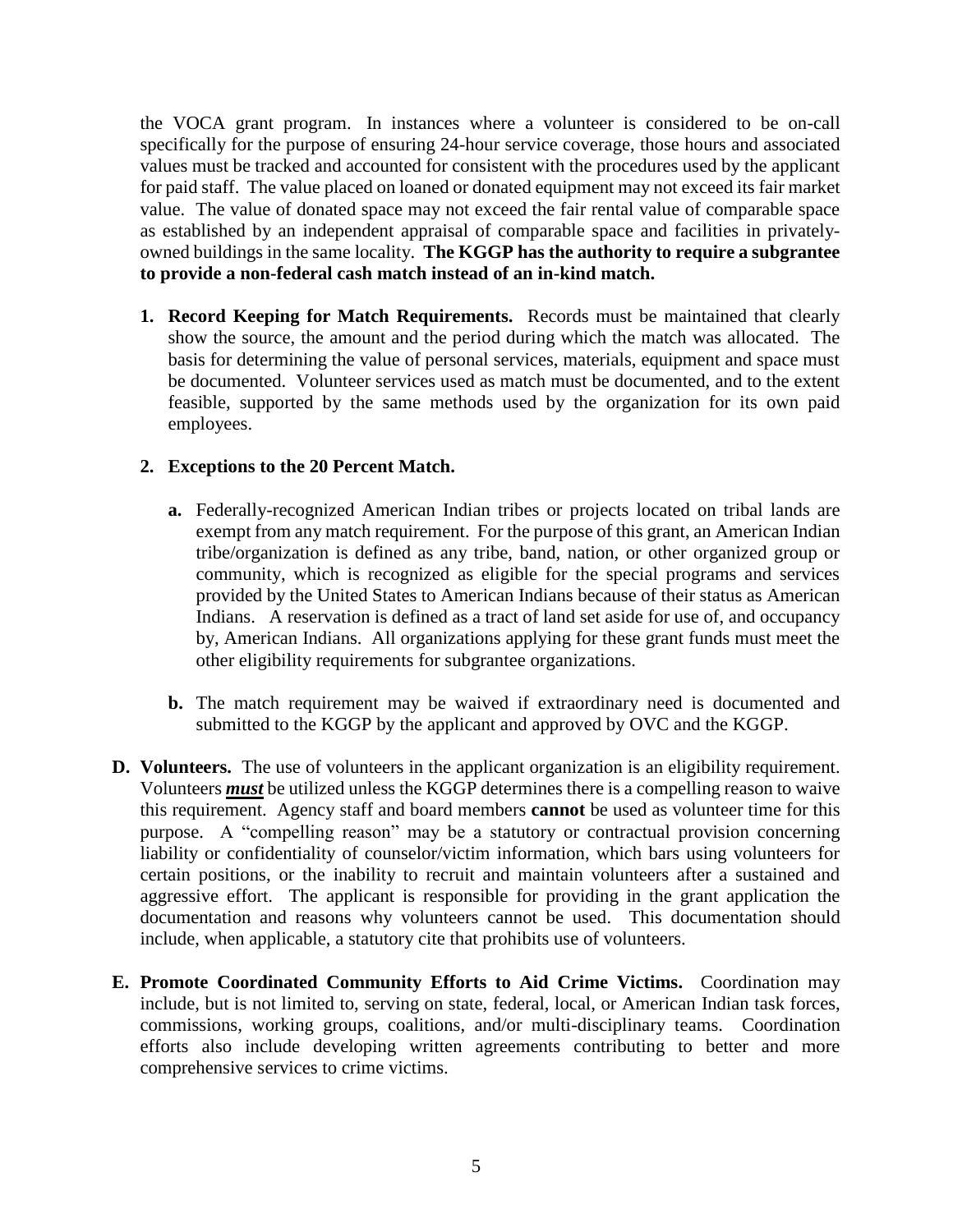- **F. Help Victims Apply for Compensation Benefits.** Such assistance may include identifying and notifying crime victims of the availability of compensation, assisting them with application forms and procedures, obtaining necessary documentation, checking on claim status, and/or providing a referral to a resource that will effectively provide these services.
- **G. Federal Rules Regulating Grants.** Comply with the applicable provisions of VOCA, the program guidelines, and the requirements of the U.S. Department of Justice [DOJ Grants](http://ojp.gov/financialguide/DOJ/index.htm)  [Financial Guide](http://ojp.gov/financialguide/DOJ/index.htm) effective edition, which includes maintaining appropriate programmatic and financial records that fully disclose the amount and disposition of VOCA funds. This includes: financial documentation for disbursements; daily time and activity records specifying time and type of service devoted to allowable VOCA victim services; client files; the portion of the grant project supplied by other sources of revenue; job descriptions; contracts for services; and other records which facilitate an effective audit.
- **H. Civil Rights Information.** Collect and maintain information on race, national origin, sex, age, and disability of victims receiving assistance, where such information is voluntarily furnished by the victim.
- **I. State Criteria.** Comply with any additional eligibility or service criteria as established by the KGGP including, but not limited to, submitting financial, statistical, and programmatic information on the use and impact of VOCA funds.
- **J. Services to Victims of Federal Crimes.** Applicants must provide services to victims of federal crimes on the same basis as victims of state and local crimes.
- **K. No Charge to Victims.** Services must be provided to crime victims, at no charge, through the VOCA-funded grant project. Any deviation from the provision requires prior approval by the KGGP. The purpose of the VOCA grant program is to provide services to all crime victims regardless of their ability to pay for services rendered or availability of insurance or other thirdparty payment resources. It was never the intent of VOCA to exacerbate the impact of the crime by asking the victim to pay for services.
- **L. Program Income.** Program income may be considered in rare circumstances and is only allowed if approved by the KGGP. Applicants must have the capability to track grant project program income in accordance with federal financial accounting requirements. All VOCAfunded and match income, no matter how large or small, is restricted to the same uses as the VOCA grant project.
- **M. Confidentiality and Non-Disclosure of Confidential or Private Information.** Applicants receiving VOCA funds must reasonably protect the confidentiality and privacy of persons and shall not disclose, reveal, or release any personally identifying information or individual information collected in connection with VOCA-funded services requested. Nothing in this section prohibits compliance with legally mandated reporting of abuse or neglect.
- **N. Confidentiality of Statistical and Research Information.** Except as otherwise provided by federal law, no organization receiving monies under VOCA shall use or reveal any research or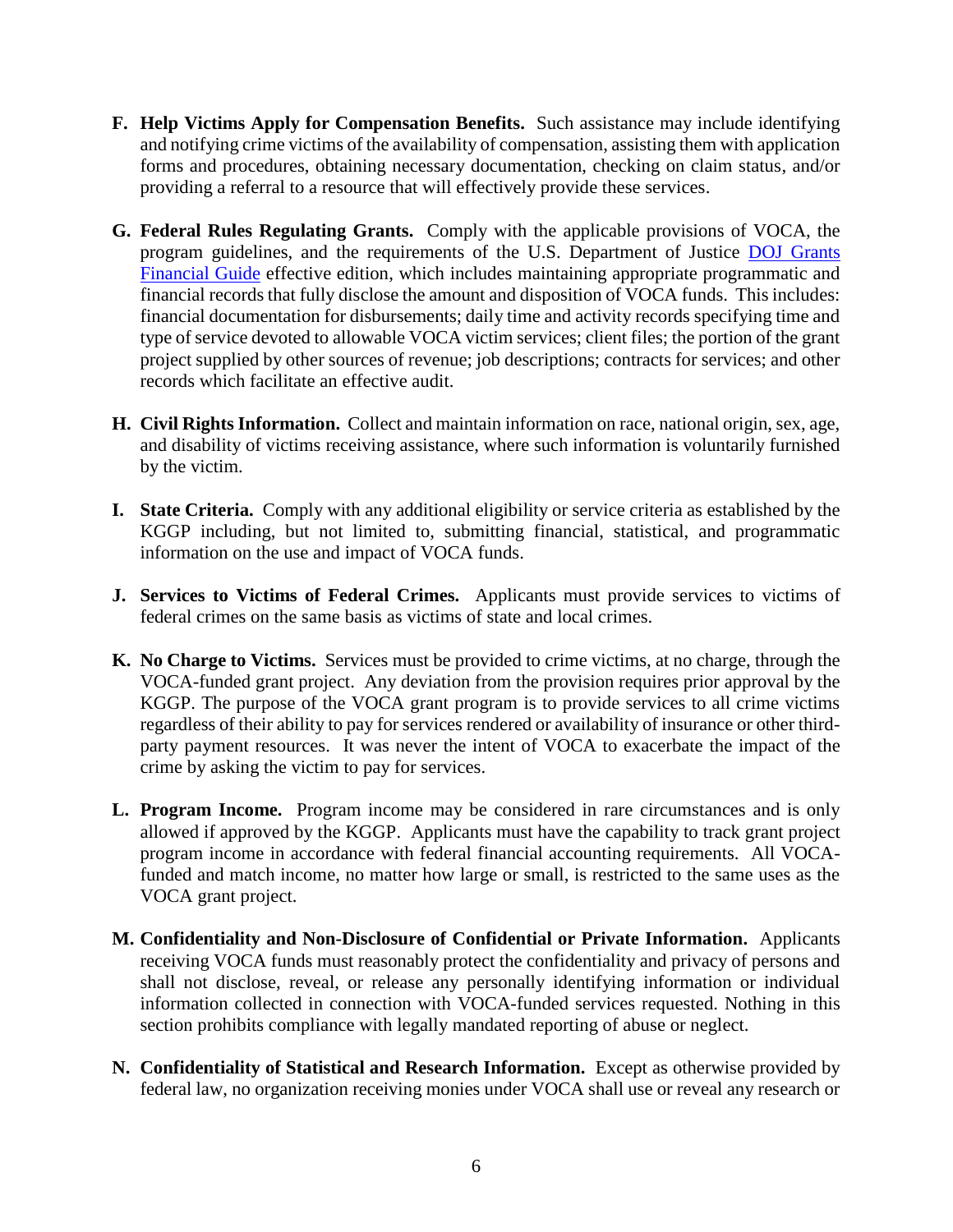statistical information furnished under this program by any person and identifiable to any specific private person for any purpose other than the purpose for which such information was obtained in accordance with VOCA. Research and statistical information identifiable to any specific private person and any copy of such information, shall be immune from legal process and shall not, without the consent of the person furnishing such information, be admitted as evidence or used for any purpose in any action, suit, or other judicial, legislative, or administrative proceeding (28 C.F.R. Part 22).

These provisions are intended, among other things, to ensure the confidentiality of information provided by crime victims to counselors working for victims' services programs receiving VOCA funds. Whatever the scope of application given this provision, it is clear that there is nothing in VOCA or its legislative history to indicate that Congress intended to override or repeal a state's existing law governing the disclosure of information that is supportive of VOCA's fundamental goal of helping crime victims. For example, this provision would not act to override or repeal, in effect, a state's existing law pertaining to the mandatory reporting of suspected child abuse. See Pennhurst School and Hospital v. Haldermann, et al., 451 U.S. 1 (1981). Furthermore, this confidentiality provision should not be interpreted to thwart the legitimate informational needs of public agencies. For example, this provision does not prohibit a domestic violence shelter from acknowledging, in response to an inquiry by a law enforcement agency conducting a missing person investigation, that the person is safe in the shelter. Similarly, this provision does not prohibit access to a victim service grant project by a federal or state agency seeking to determine whether federal and state funds are being utilized in accordance with funding agreements.

# **Eligible Organizations**

VOCA specifies an organization must provide services to crime victims and be operated by a public agency, nonprofit, community, or faith-based organization, or a combination of such agencies or organizations, to be eligible to receive VOCA funding. Eligible organizations include, but are not limited to, sexual assault and rape crisis centers, domestic violence programs and shelters, child abuse programs, centers for missing children, mental health services, community and faith-based organizations, and other community-based victim coalitions and support organizations.

In addition, organizations are eligible to receive VOCA funds, if the funds are used to expand or enhance the delivery of crime victim services. These organizations include, but are not limited to, the following:

**A. Criminal Justice Agencies.** Agencies such as law enforcement organizations, prosecutors' offices, courts, corrections departments, and probation and paroling authorities are eligible to receive VOCA funds to help pay for victim services. For example, prosecutor-based victim services may include victim-witness programs, victim notification and victim impact statements, including statements of pecuniary damages for restitution. Corrections-based victim services may include victim notification, restitution advocacy, victim-offender mediation programs, and victim impact panels. Police-based victim services may include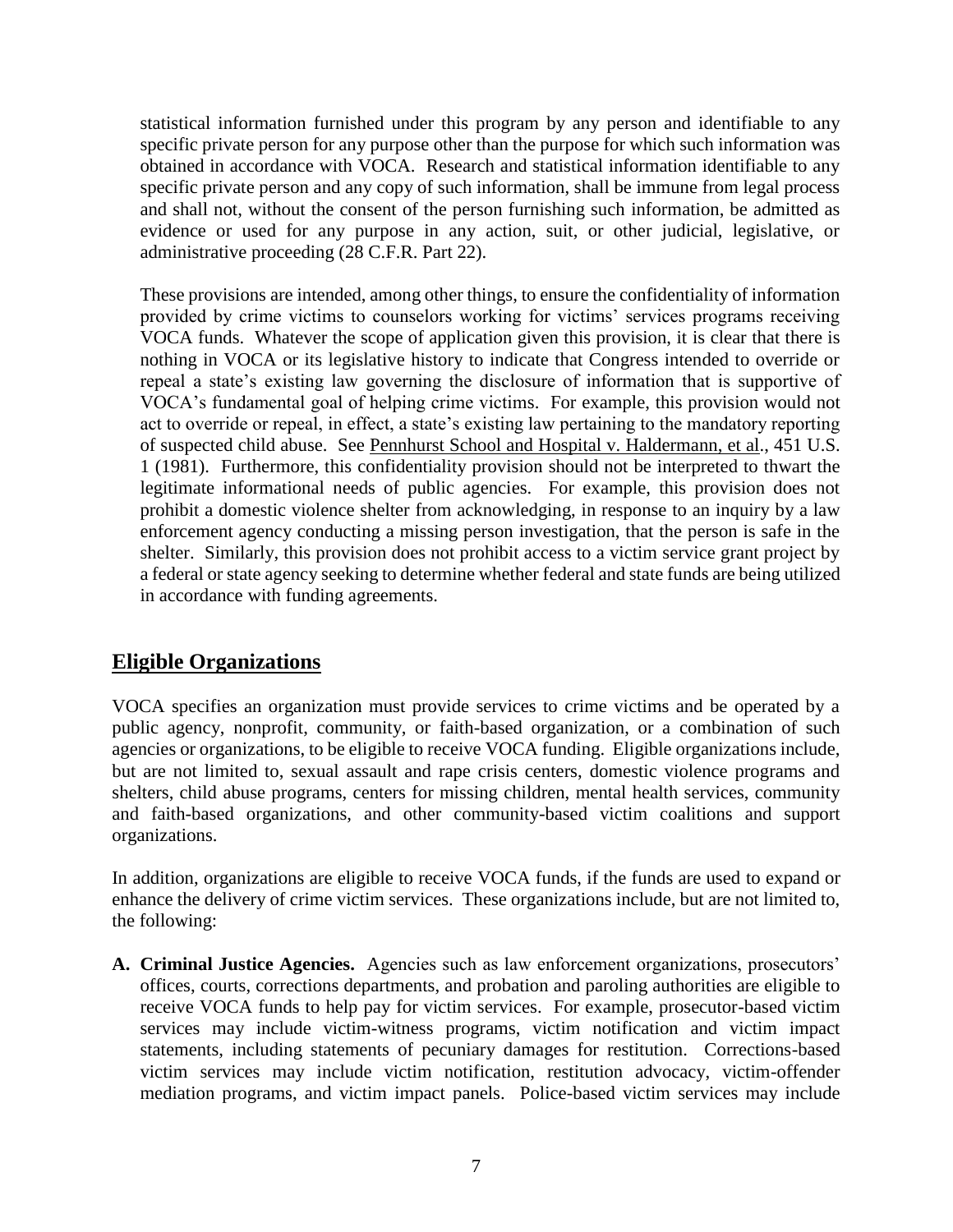victim crisis units or victim advocates, victim registration and notification, and cellular phone and alarm services for domestic abuse victims. In general, VOCA funds may be used to provide crime victim services that exceed a law enforcement official's normal duties. Regular law enforcement duties such as crime scene intervention, questioning of victims and witnesses, investigation of the crime and follow-up activities may not be paid for with VOCA funds.

- **B. Faith-Based Organizations.** Such organizations receiving VOCA funds must ensure that services are offered to all crime victims without regard to religious affiliation and that the receipt of services is not contingent upon participation in a religious activity or event.
- **C. Hospitals and Emergency Medical Facilities.** KGGP encourages such organizations to offer crisis counseling, support groups, and/or other types of victim services. In addition, the KGGP may only award VOCA funds to a medical facility for the purpose of performing forensic examinations for sexual assault victims if (1) the examination meets the standards established by the state, local prosecutor's office, or statewide sexual assault coalition; and (2) appropriate crisis counseling and/or other types of victim services are offered to the victim in conjunction with the examination. **State law requires counties where the alleged offense occurs to be responsible for the cost of conducting a sexual assault examination for the purpose of gathering evidence (K.S.A. 2018 Supp. 65-448 and amendments thereto).**
- **D. Others.** State and local public agencies such as mental health service organizations, state/local public child and adult protective services, state grantees, legal services agencies, and public housing authorities that have components specifically trained to serve crime victims.

# **Ineligible Organizations**

Some public agencies, nonprofit, community, and faith-based organizations that offer services to crime victims are not eligible to receive VOCA Victim Assistance funding. These organizations include, but are not limited to, the following:

- **A. Federal Agencies.** This includes U.S. Attorneys Offices and Federal Bureau of Investigation Field Offices. Receipt of VOCA funds would constitute an augmentation of the federal budget with money intended for state agencies. However, private nonprofit organizations that operate on federal land may be eligible subgrantees of VOCA Victim Assistance funds.
- **B. In-Patient Treatment Facilities.** This includes facilities that provide treatment to individuals with drug, alcohol and/or mental health-related conditions.

# **Allowable Direct Services, Activities, and Costs**

The following is a list of allowable **direct service costs**:

**A. Immediate Health and Safety.** Services responding to the immediate emotional and physical needs (excluding medical care) of crime victims such as crisis intervention; accompaniment to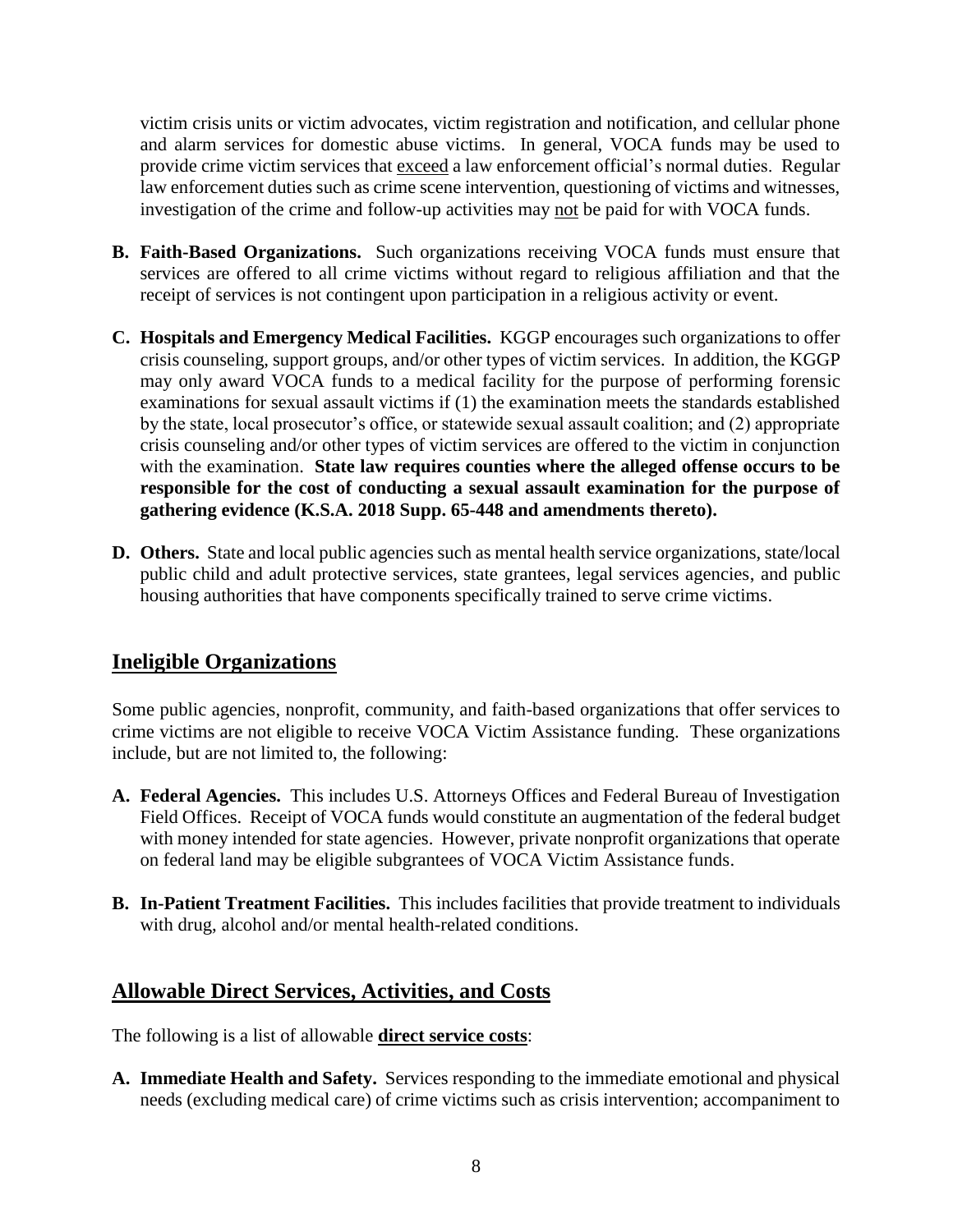hospitals for medical examinations; hotline counseling; safety planning; emergency food, clothing, transportation, and shelter; and other emergency services that are intended to restore the victim's sense of security. This includes services that offer an immediate measure of safety to crime victims such as replacing broken windows and replacing or repairing locks.

Emergency shelter may also include short-term in-home care and supervision services for children and adults who remain in their own homes when the offender/caregiver is removed, as well as short-term nursing-home, adult foster care, or group-home placement for adults for who no other safe, short-term residence is available.

The term *immediate* for purposes of VOCA funding is intended to include those services that meet emergency victim needs for which other alternative sources of payment will not be available quickly enough to meet the victims' needs, typically within 48 hours. Agencies must ensure that victim compensation or the victim's health insurance, Medicaid, or other health care funding source cannot be made available to meet the emergency needs.

Emergency legal assistance includes such activities as filing for restraining or protective orders and obtaining emergency custody orders and visitation rights.

- **B. Personal Advocacy and Emotional Support.** Services providing personal advocacy and emotional support, including working with a victim to assess the impact of the crime; identification of the victim's needs; case management; management of practical problems created by the victimization; identification of resources available to the victim; provision of information, referrals, advocacy, and follow-up contact for continued services as needed; and traditional, cultural, and/or alternative therapy/healing, such as art therapy and traumasensitive yoga.
- **C. Mental Health Assistance.** Mental health counseling and care services and activities assisting crime victims and/or victims' family members in understanding the dynamics of victimization and in stabilizing their lives after a crime. This includes out-patient therapy and counseling provided by a person who meets professional standards to provide these services in the jurisdiction in which the care is administered. Substance-abuse treatment is also allowable when the victim service provider can justify that the treatment is directly related to the victimization.
- **D. Peer-Support.** Activities providing opportunities for victims to meet other victims, share experiences, and provide self-help, information, and emotional support.
- **E. Assistance with Participation in Criminal Justice and Other Public Proceedings.** In addition to the cost of emergency legal services noted above in section A. "Immediate Health and Safety," other costs associated with helping victims participate in the criminal justice system and other public proceedings arising from the crime also are allowable. These services may include advocacy on behalf of crime victims; accompaniment to offices and court; transportation, meals, and lodging to allow a victim who is not a witness to participate in a proceeding; interpretation services for a non-witness victim; child care or respite care to enable a victim to attend activities related to the proceeding; notification to victims regarding trial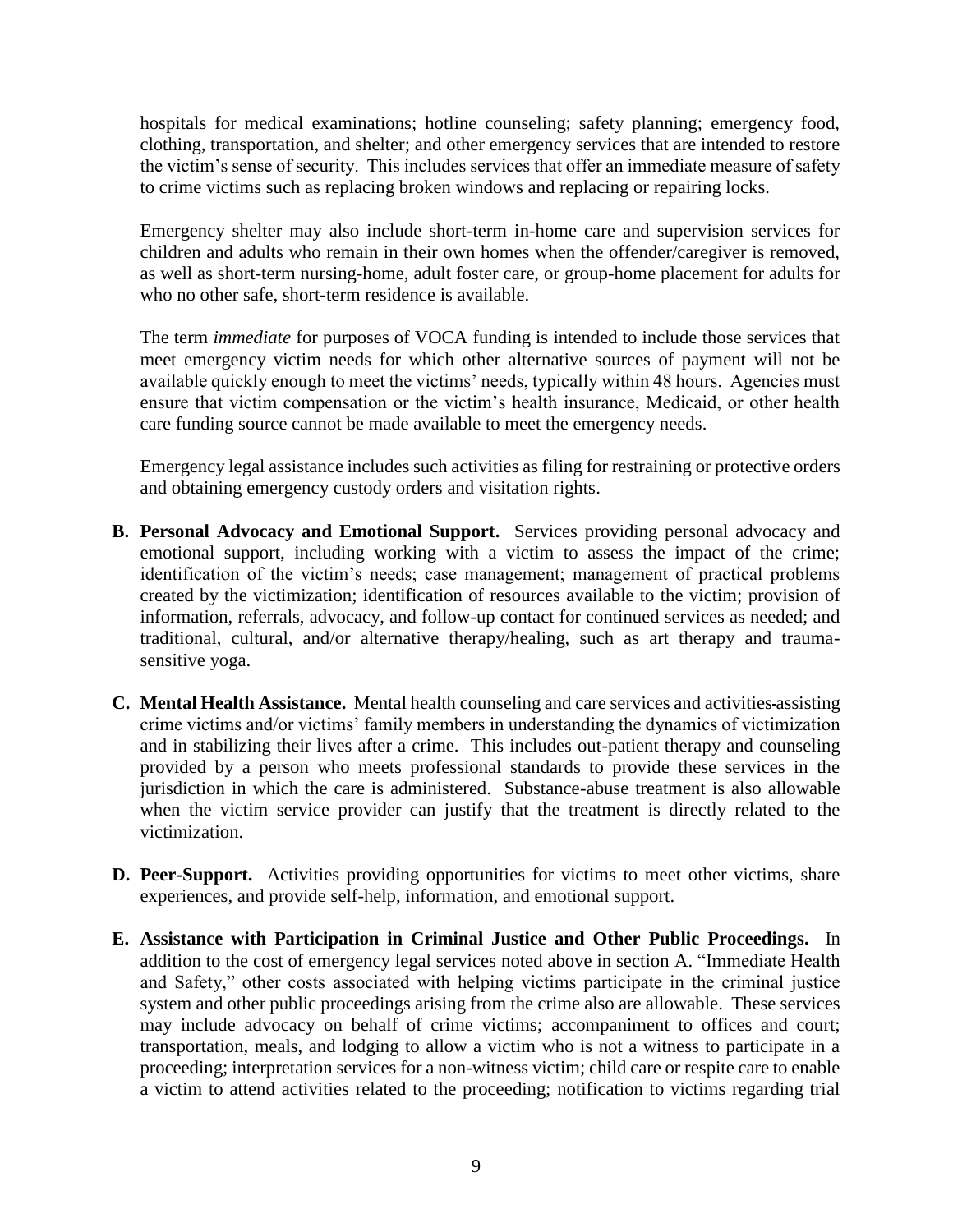dates and other key proceeding dates, case disposition information, and parole consideration procedures; assistance with victim impact statements; assistance with recovery of property retained for evidence; and assistance with restitution advocacy on behalf of the crime victim.

- **F. Legal Assistance.** Services which are reasonable and necessary as a direct result of the victimization. Allowable legal assistance services include those helping the crime victim assert their rights as a victim in a criminal proceeding directly related to the victimization, or otherwise protect their safety, privacy, or other interests as a victim in such a proceeding; motions to vacate or expunge a conviction, or similar actions, where the jurisdiction permits such a legal action based on a person being a crime victim; and those actions (other than tort actions) in the civil context, are reasonably necessary as a direct result of the victimization. Specifically, legal assistance might include, but is not necessarily limited to, proceedings for restraining or protective orders; family, custody, contract, housing and dependence matters as they directly relate to the crime; immigration assistance for victims of human trafficking, sexual assault, and domestic violence; intervention with creditors, law enforcement, and other entities on behalf of victims of identity theft and financial fraud; intervention with administrative agencies, schools/colleges, tribal entities, and other circumstances where legal advice or intervention would assist in addressing the consequences of the victimization. Agencies whose primary purpose is to provide emergency legal assistance may apply for this type of service. The KGGP may not consider a grant award for contracting to provide emergency legal services unless good cause is shown why no other emergency legal assistance is available.
- **G. Forensic Medical Evidence Collection Examinations.** Victims of a sexually violent crime, forensic medical evidence collection exams are allowable costs only to the extent other funding sources (such as state compensation, private insurance, or public benefits) are unavailable or insufficient and such exams conform to state evidentiary collection requirements (also refer to section C. under Eligible Organizations in this solicitation). KGGP encourages forensic medical evidence collection examinations provided under this VOCA program to be conducted by a specially trained Sexual Assault Nurse Examiner and encourages the service provider to provide appropriate referrals to local crisis center services, counseling services, and other types of victim services.
- **H. Forensic Interviews.** Victim-centered forensic interviews are an allowable activity to the extent that the results of the interview will be used not only for law enforcement and prosecution purposes, but also for identification of needs such as social services, personal advocacy, case management, substance abuse treatment, and mental health services; interviews are conducted in the context of a multi-disciplinary investigation and diagnostic team, or in a specialized setting such as a child advocacy center; and the interviewer is properly trained to conduct forensic interviews appropriate to the developmental age and disabilities of children, or the developmental, cognitive, and physical or communication disabilities presented by adults.
- **I. Transportation.** Transportation of victims specifically to receive services and to participate in criminal justice proceedings is allowable.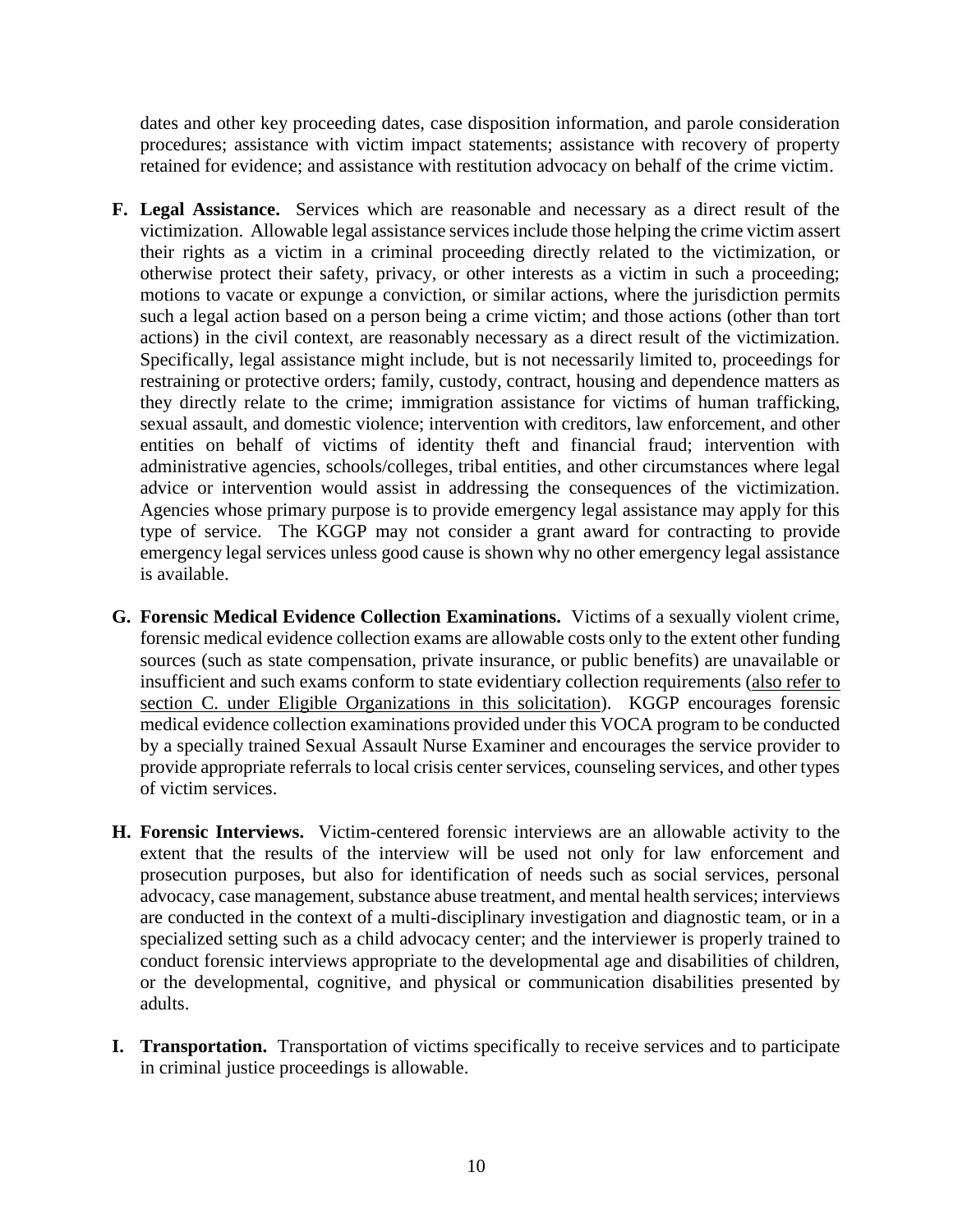- **J. Public Awareness and Presentations.** VOCA funds may be used to support awareness and education presentations made in schools, community centers, or other public forums and are designed to identify crime victims and provide or refer them to needed services. Specifically, activities and costs related to such programs including presentation materials, brochures, and newspaper notices can be supported with VOCA funds.
- **K. Shelter and Transitional Housing.** Costs associated with shelter and other transitional housing for crime victims who cannot safely return to their previous housing due to the circumstances of the victimization, and when other financial resources are not available to support such costs. Shelter and transitional housing related costs may include travel, first year's rental assistance (excluding security deposits), first year's utilities, and other costs incidental to the relocation to such housing, as well as voluntary support services such as childcare and counseling.
- **L. Relocation Expenses.** Reasonable costs associated with relocating a crime victim outside of the organization's service area when necessary for the crime victim's safety and well-being, including moving expenses, first two month's rent, and first two month's utilities.
- **M. Special Services.** Assisting crime victims with managing practical problems created by the victimization, such as acting on behalf of the victim with other service providers, creditors, or employers; assisting the victim to recover property that is retained as evidence; assistance in filing for compensation benefits; and helping to apply for public assistance.

The following is a list of allowable **costs supporting direct services**:

- **A. Coordination of Activities.** Coordination of activities that facilitate the provision of direct services include state-wide coordination of victim notification systems, crisis response teams, multi-disciplinary teams, coalitions to support and assist victims, and other such programs, and salaries and expenses of such coordination.
- **B. Supervision of Direct Service Providers.** The KGGP may provide VOCA funds for supervision of direct service providers when it determines such supervision is necessary and essential to effectively providing direct services to crime victims. For example, the KGGP may determine using VOCA funds to support a coordinator of volunteers or interns is a costeffective way of serving more crime victims. The applicant is responsible for demonstrating how funds for supervision will be cost-effective in providing services.
- **C. Multi-Disciplinary Response Activities and Coordination.** Activities supporting a coordinated and comprehensive response to crime victim needs by direct service providers, including payment of salaries and expenses of direct service staff serving on child and adult abuse multi-disciplinary investigation and treatment teams, coordination with federal agencies to provide services to victims of federal crimes and/or participation on Statewide or other task forces, work groups, and committees to develop protocols, interagency, and other working agreements.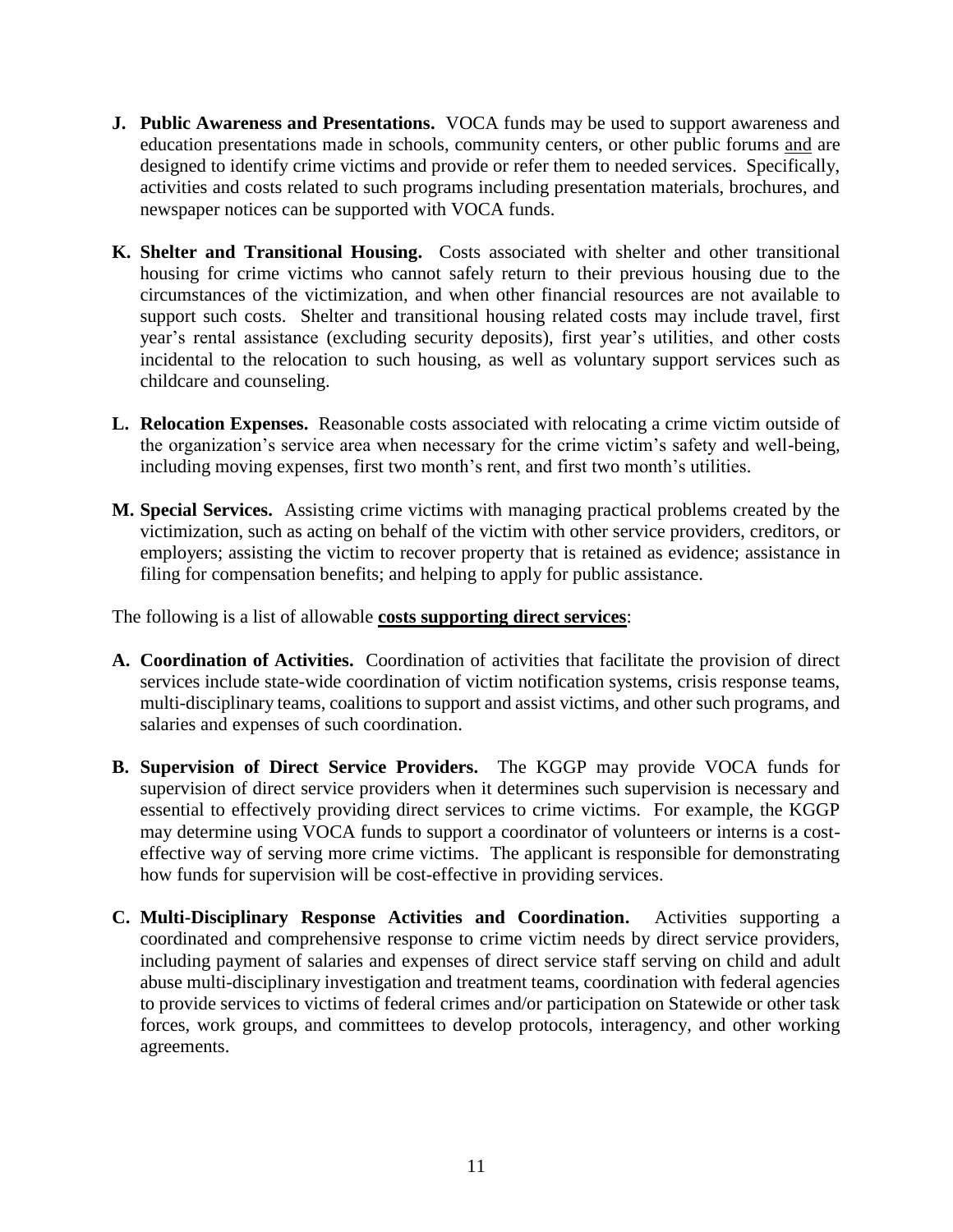**D. Contracts for Professional Services.** It may be necessary for VOCA-funded organizations to use a portion of the VOCA funds to contract for specialized services are not available within the organization. Examples of these services include assistance in filing restraining orders or establishing emergency custody/visitation rights (the provider must have a demonstrated history of legal advocacy on behalf of crime victims); psychological or psychiatric services; or sign and/or interpretation for the hearing impaired or for crime victims whose primary language is not English.

Applicants are prohibited from requesting a majority of VOCA funds for contracted services. The applicant must demonstrate any costs for contracted professional services are at a rate not exceeding a reasonable market rate. The KGGP will only approve very limited and necessary contractual budget items.

- **E. Automated Systems and Technology.** Automated systems and technology supporting delivery of direct services to victims, including personnel and hardware. It will be the responsibility of the applicant to clearly demonstrate in the application how such a project will enhance direct services; how the project or system will integrate with existing projects and systems; and how the costs of installation, training, ongoing operations, and any other related costs will be supported. Applicants should consult the U.S. Department of Justice [DOJ Grants](http://ojp.gov/financialguide/DOJ/index.htm)  [Financial Guide](http://ojp.gov/financialguide/DOJ/index.htm) effective edition when developing the proposed project.
- **F. Volunteer Trainings.** Activities in support of training volunteers on how to provide direct services when such services will be provided primarily by volunteers.
- **G. Restorative Justice.** Activities in support of opportunities for crime victims to meet with perpetrators, including tribal community-led meetings and peace-keeping activities.

The following is a list of allowable **subgrantee administrative costs**:

- **A. Personnel Costs.** Costs directly related to providing VOCA-allowable direct services and supporting activities, such as staff salaries and fringe benefits, including a pro-rated share of liability insurance; the cost of advertising to recruit VOCA-funded personnel; and the cost of training paid and volunteer staff.
- **B. Skills Training for Direct Service Providers.** Training exclusively for developing the skills of direct service providers, including paid staff and volunteers (both VOCA-funded and not), so that they are better able to offer quality direct services, including but not limited to, manuals, books, videoconferencing, electronic training resources, and other materials and resources relating to such training. **However, VOCA funds cannot be used for management and administrative training for executive directors, board members and other individuals who do not provide direct services. Additionally, VOCA funds cannot be used to provide training to professionals and other individuals outside of the applicant's organization. For example, a VOCA-funded Victim Advocate may not provide skills training for the local law enforcement or medical personnel.**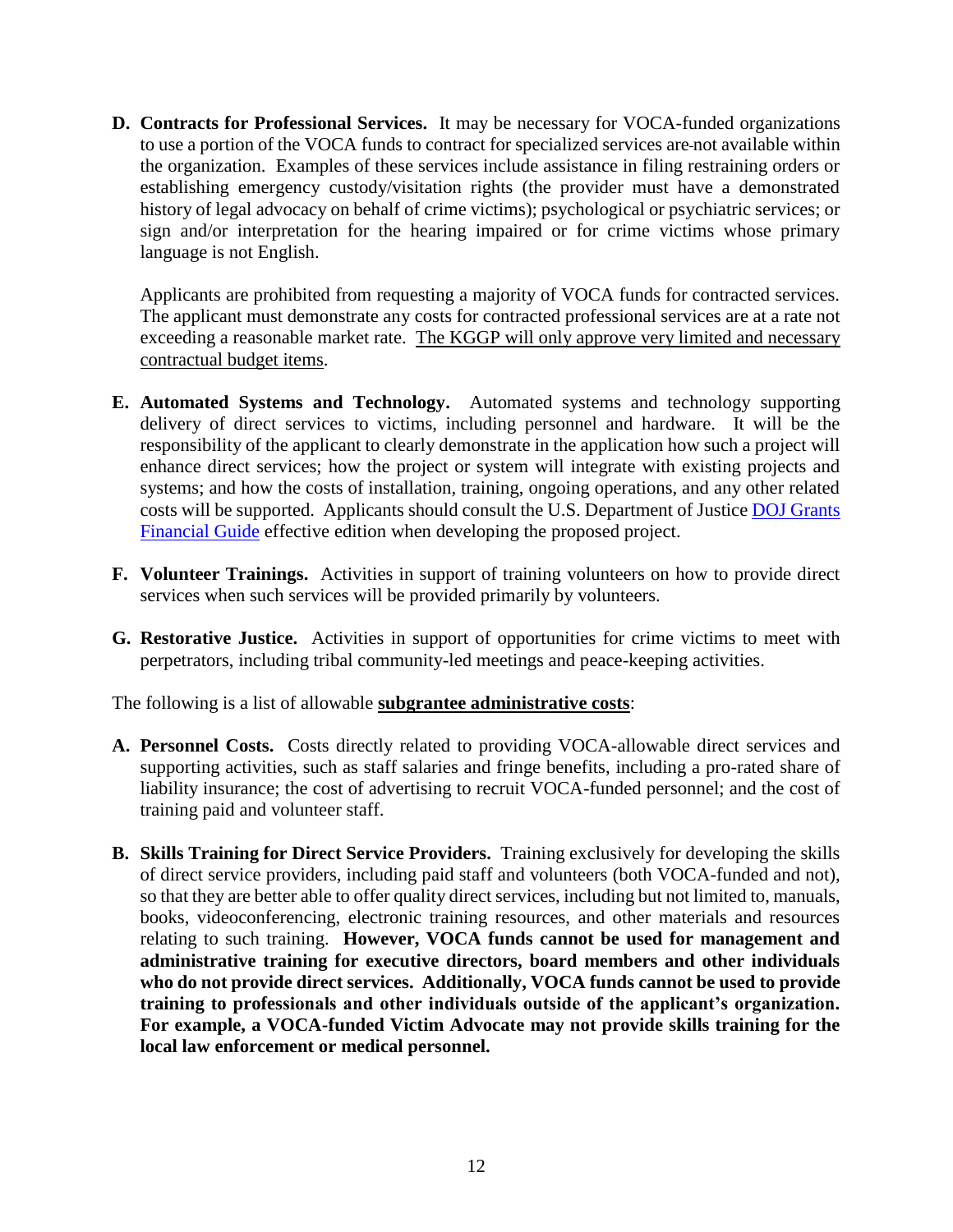\*Training of direct services personnel is essential to providing a trauma-informed, victimcentered response to crime victims. VOCA-funded staff will be expected to pursue foundational training, advanced training, and continuing education. VOCA recipients will be required to ensure that new staff members submit an application to the Kansas Academy for [Victim Assistance](http://www.grants.ks.gov/programs/kava/about-kava) (KAVA) and that a minimum of one staff member attend the annual Crime Victims' Rights Conference. Applicants are also encouraged to research discipline-specific victim services training opportunities. To the extent reasonable, training costs may be included in the VOCA application.

- **C. Training Related Travel.** Training related costs such as travel (in-State, regional, and national), meals, lodging, and registration fees for paid direct service staff (both VOCA-funded or not). Reimbursement rates are subject to an agency's approved travel rate or the current federal per diem rate, whichever is lower. Reimbursement at a rate in excess of the current federal rate, per agency policy, grant funds administered by the KGGP shall not be used to make up the difference.
- **D. Organizational Expenses.** Organizational expenses that are necessary and essential to providing direct services and other allowable victim services, including, but not limited to, the prorated costs of rent; utilities, including electric, gas, and water services; local travel expenses for service providers; and required minor building adaptations necessary to meet the U.S. Department of Justice standards implementing the Americans with Disabilities Act and/or modifications that would improve the organization's ability to provide services to crime victims.
- **E. Operating Costs.** Operating costs include but are not limited to supplies; equipment use fees, when supported by usage logs; prorated costs of property insurance; printing, photocopying, and postage; brochures that describe available services; books and other victim-related materials; prorated costs for computer backup files/tapes and storage; security systems; design and maintenance of websites and social media; and essential communication services, such as web hosts and mobile device services.
- **F. VOCA Administrative Time.** Administrative time spent performing certain VOCA-required activities, including completing time and activity records; programmatic documentation, reports, and statistics; collecting and maintaining crime victims' records; conducting victim satisfaction surveys and needs assessments to improve victim services delivery in the grant project; and funding a prorated share of audit costs when the agency meets the Single Audit threshold.
- **G. Renting or Leasing Vehicles.** Rent or lease vehicles if it is demonstrated to the KGGP the expenditures are essential for delivering services to crime victims. The applicant must explain why it is requesting to rent or lease a vehicle, and how those options are more effective and reasonable than to reimburse staff for personal vehicle mileage. A cost-benefit comparison of all three options must be explored and it must be shown how often vehicles will be used, cost, mileage, etc. VOCA funds may not be used to purchase vehicles.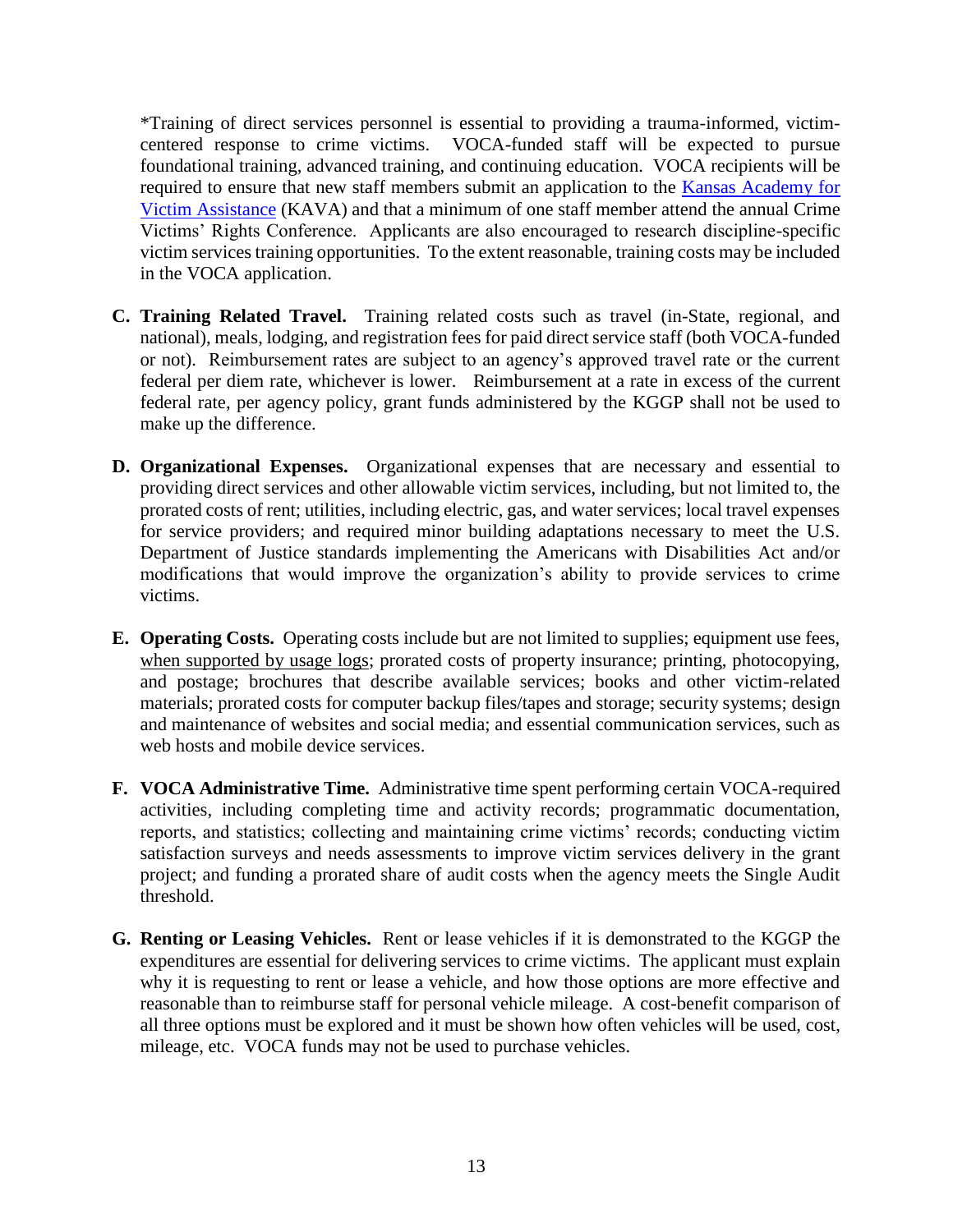- **H. Maintenance, Repair, or Replacement of Essential Items.** Items contributing to maintaining a healthy and/or safe environment for crime victims, such as a furnace in a shelter. The KGGP will scrutinize each request for expending VOCA funds for such purposes to ensure the following: (1) the building is owned by the applicant organization and not rented or leased, (2) all other sources of funding have been exhausted, (3) there is no available option for providing the service in another location, (4) the cost of the repair or replacement is reasonable considering the value of the building, and (5) the cost of the repair or replacement is prorated among all sources of income. Any maintenance, repair, and/or replacement of essential items must be in compliance with the National Historic Preservation Act.
- **I. Project Evaluation.** Costs of evaluations of specific projects in order to determine their effectiveness, within limits set by the KGGP.
- **J. Equipment and Furniture.** Expenses of procuring furniture and equipment that facilitate the delivery of direct services (e.g., mobile communication devices, telephones, braille and TTY/TDD equipment, computers and printers, beepers, video cameras and recorders for documenting and reviewing interviews with children, two-way mirrors, colposcopes, digital cameras, and equipment and furniture for shelters, work spaces, victim waiting rooms, and children's play areas), except that the VOCA grant may be charged only the prorated share of an item that is not used exclusively for victim-related activities. For purposes of this application and grant program, equipment is defined as assets with a useful life of one year or more and a cost of **\$5,000** or more. Examples of allowable costs may include beepers; multicapability copy machines; computers; videotape cameras and players for interviewing children; two-way mirrors; and equipment and furniture for shelters, work spaces, victim waiting rooms, and children's play areas.

# **Unallowable Services, Activities, and Costs**

The following services, activities, and costs cannot be supported with VOCA funds. This is not an exhaustive list.

- **A. Lobbying or Advocacy.** Lobbying or advocacy activities with respect to legislation or to administrative changes to regulations or administrative policy (cf. 18 U.S.C. 1913), whether conducted directly or indirectly.
- **B. Research and Studies.** Efforts conducted by individuals, organizations, task forces, or special commissions to study and/or research particular crime victim issues.
- **C. Active Investigation and Prosecution of Criminal Activities.** The active investigation and prosecution of criminal activity, except for the provision of victim assistance services (e.g., emotional support, advocacy, and legal services) to crime victims, under § 94.119, during such investigation and prosecution; Witness notification, management activities, expert testimony at a trial, and victim/witness protection costs and subsequent lodging and meal expenses.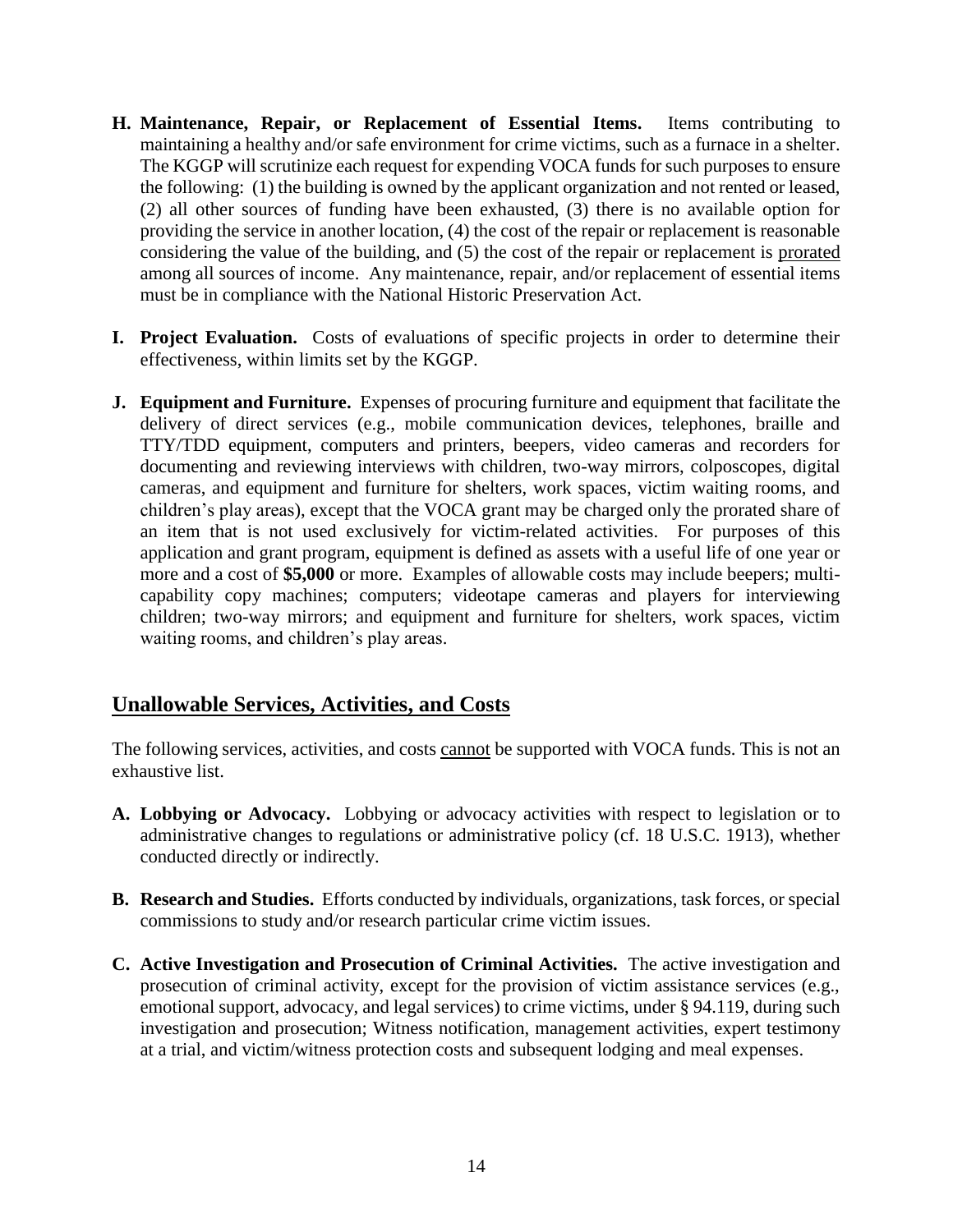- **D. Fundraising.** Any activities related to fundraising except for fee based program income authorized by the KGGP.
- **E. Capital Expenditures.** Capital improvements, security guards and body guards, property losses, real estate purchases, mortgage payments, audits, and construction.
- **F. Compensation for Victims of Crime.** Expenses incurred as a result of a crime such as insurance deductibles, replacement of stolen property, funeral expenses, lost wages, and medical bills.
- **G. Most Medical Costs.** Nursing home care (except emergency short-term nursing home shelter as described under: Allowable Direct Services, Activities, and Costs), home health-care costs, in-patient treatment costs, hospital care, and other types of emergency and non-emergency medical and/or dental treatment.
- **H. Administrative Staff Expenses.** Salaries, benefits, fees, furniture, equipment, and other expenses of board members, executive directors, consultants, coordinators, and other administrators are unallowable unless specifically allowed elsewhere in these guidelines.
- **I. Costs of Sending Individual Crime Victims to Conferences.**
- **J. Fringe benefit expenses that exceed the proportion of personnel funded by VOCA.**

#### **Supplanting**

VOCA funds shall be used to supplement, **not** supplant, other federal, state, or local funds that would otherwise be available to assist victims of crime. The following guidelines should be used in determining the supplanting of funds. Although the examples provided below relate specifically to staffing scenarios, supplanting is not limited to personnel. Supplanting can occur in any budget line item if sufficient documentation cannot support that a VOCA grant award has not replaced funds otherwise available for the same program or purpose.

#### **Guidance Regarding Supplanting**

**Defined:** To reduce federal, state, or local funds for an activity specifically because VOCA funds are available (or expected to be available) to fund that same activity. VOCA funds must be used to **supplement** existing federal, state, or local funds for program activities and may **not replace** federal, state, or local funds that have been appropriated or allocated for the same purpose. Additionally, VOCA funding may not replace federal, state, or local funding that is required by law. In instances where a question of supplanting arises, the applicant or subgrantee may be required to substantiate that the reduction in funding from other sources occurred for reasons other than the receipt or expected receipt of VOCA funds.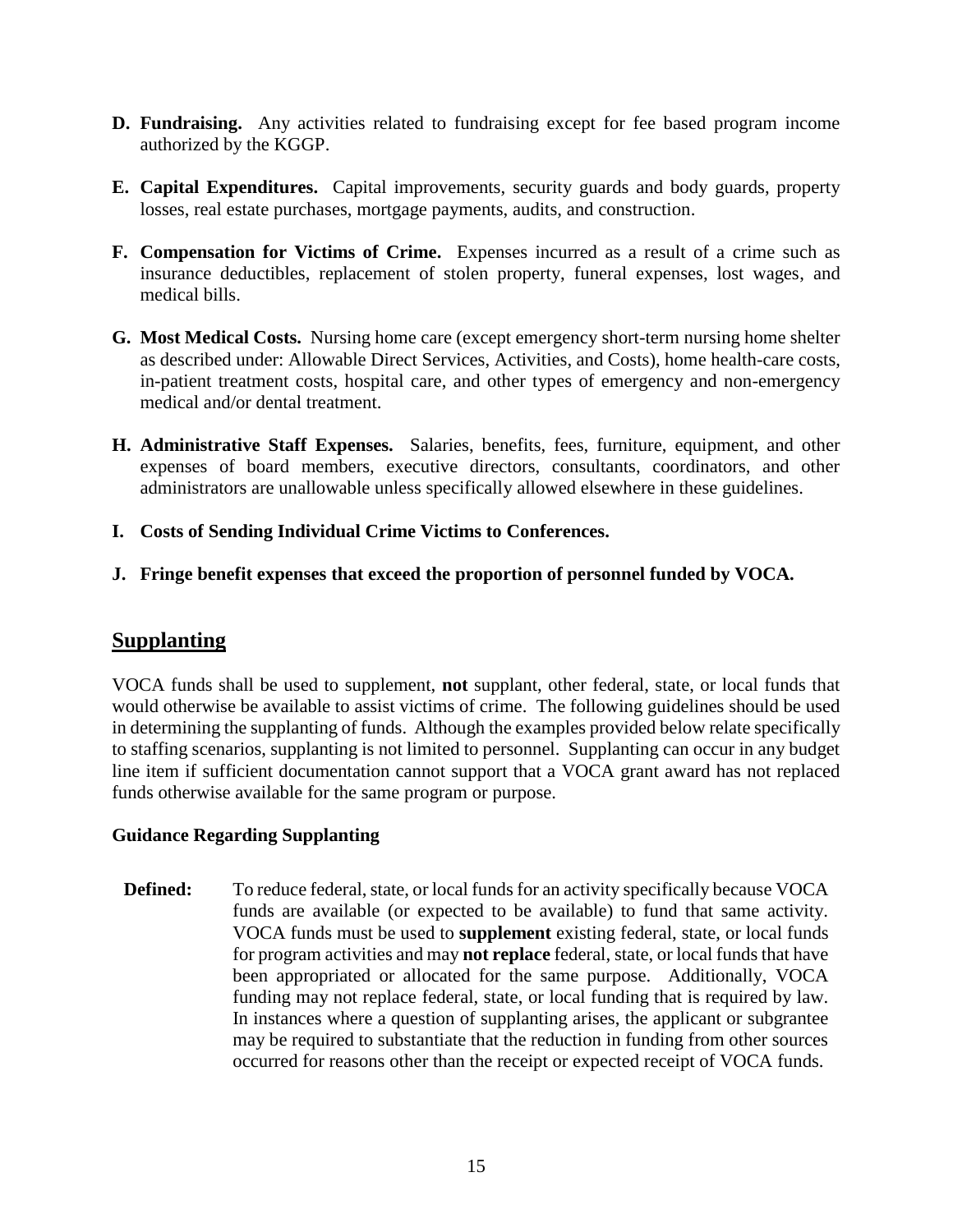Example 1 Organization A appropriated or otherwise secured funds in FY20 for salary and benefits for two victim advocates. In FY20, Organization A is awarded VOCA funds designated for the hiring of two additional victim advocates. Organization A expended the VOCA funds as intended, and now has four victim advocates.

> In this scenario, Organization A has used VOCA funds to supplement existing funds for program activities. Thus, supplanting has **not** occurred. If any of the victim advocates had left the organization during FY20 and Organization A did not follow established recruitment procedures to replace these advocates, or utilized VOCA funding for those positions for other purposes, supplanting **would** have occurred.

Example 2 Organization B appropriated or otherwise secured funds in FY19 for salary and benefits for two victim advocates. Due to budget projections for FY20, Organization B expects to lay off one victim advocate (facts that Organization B is able to substantiate). In FY20, Organization B is awarded VOCA funds designated for the hiring of one additional victim advocate. At the beginning of FY20, Organization B lays off one victim advocate and uses VOCA funds to continue the salary and benefits for the other victim advocate.

> In this scenario, Organization B will use VOCA funds to pay the salary and benefits for the one victim advocate who would have been laid off but for the availability of VOCA funds. Therefore, supplanting has **not** occurred.

Example 3 Organization C appropriates or otherwise secures funds in FY20 for salary and benefits for two victim advocates. Organization C plans to use VOCA funds to pay the salaries of two additional victim advocates. Subsequently, however, Organization C opts to use two current experienced employees for this effort and uses VOCA funds to pay their salaries and benefits. In doing so, Organization C determined that the remaining employees could handle the services and did not attempt to backfill the positions.

> In this scenario, by replacing existing funds with VOCA funds, supplanting **has** occurred. Although Organization C may use experienced staff to fill the new VOCA-funded victim advocate positions, use of the VOCA funds has not **supplemented** funds for program activities, but has **replaced** those funds through Organization C's decision not to hire replacements for staff designated for VOCA-funded activities.

#### **Grant Application Deadline**

Grant applications must be submitted via the Grant Portal **by 11:59 p.m. September 24, 2019.** [Grant Portal instructions](http://grants.ks.gov/docs/default-source/how-to-guides/application-portal-instructions.pdf?sfvrsn=4) for submitting applications via the Grant Portal are provided at the [KGGP](http://www.grants.ks.gov/resources/getting-started)  [Resource page.](http://www.grants.ks.gov/resources/getting-started)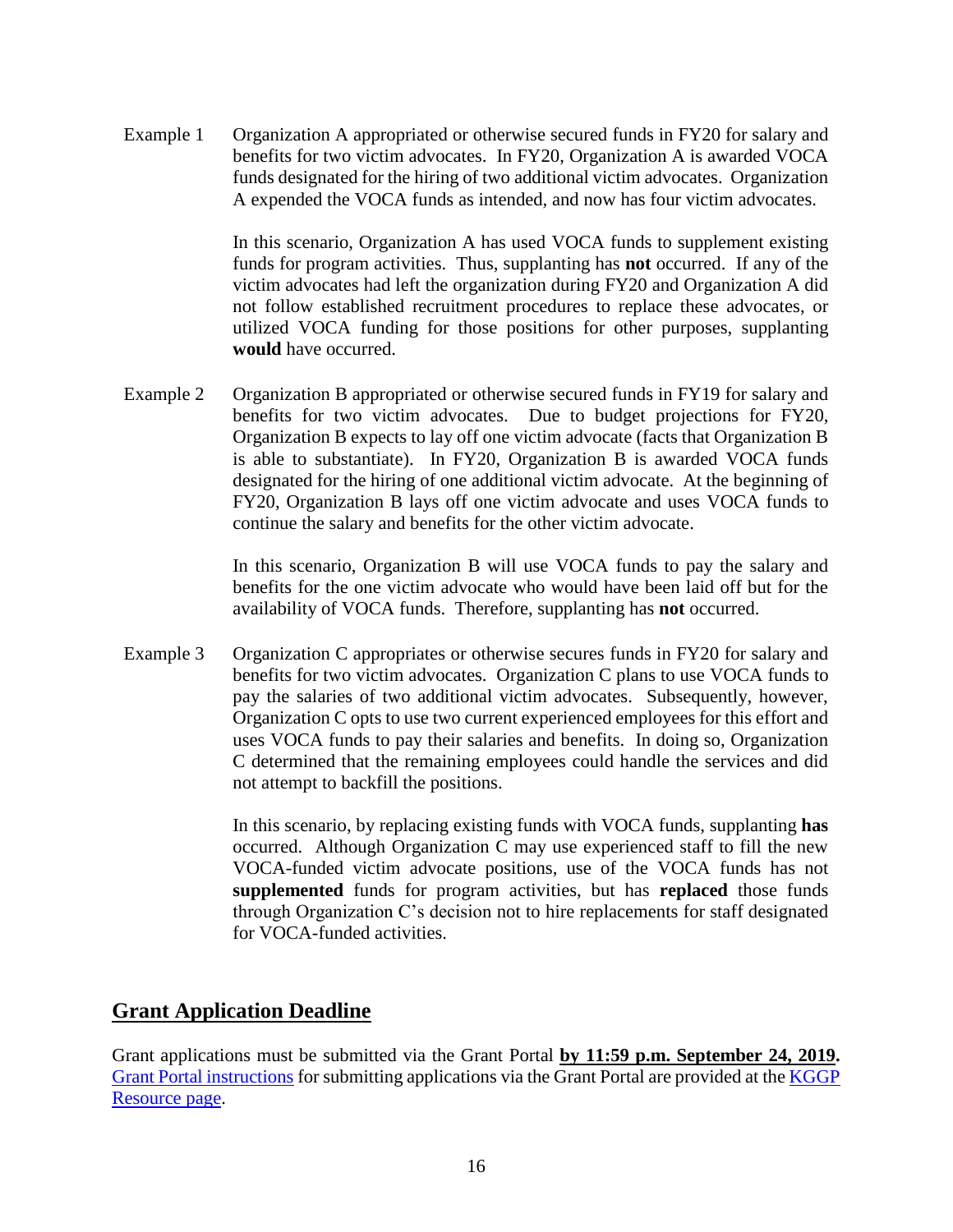# **Grant Project Period**

Grant projects funded by this grant program shall be for a period of 12 months from October 1, 2019, to September 30, 2020. Any funds not obligated by September 30, 2020, must be returned to the KGGP.

### **Grant Recipient Compliance and Reporting Requirements**

Applicants awarded VOCA funds are expected to comply with the VOCA grant program requirements set out in the grant assurances, reporting requirements, and any requirements arising as a result of a compliance review. The KGGP will conduct a compliance review of each VOCA grant award. Failure to comply with these requirements may result in suspension or termination of grant funding.

In addition, applicants receiving funds must comply with the provisions of the Federal Office of Management and Budget (OMB) Uniform Guidance for Federal Awards, [2 C.F.R.](http://www.ecfr.gov/cgi-bin/text-idx?SID=2c6d1c9f8de1f9619110b4599d84a234&mc=true&node=pt2.1.200&rgn=div5#_top) Part 200 and the U.S. Department of Justice [DOJ Grants Financial Guide](http://ojp.gov/financialguide/DOJ/index.htm) effective edition, which includes maintaining appropriate programmatic and financial records that fully disclose the amount and disposition of VOCA funds. This includes, but is not limited to:

- Financial documentation for disbursements;
- Daily time and activity records specifying time and type of service devoted to allowable VOCA activities;
- Grant project files;
- The portion of the grant project supplied by other sources of revenue;
- Job descriptions;
- Contracts for services;
- Statistical documentation; and
- Other records that facilitate an effective agency audit, state compliance review, and grant analysis for compliance with special conditions and compliance requirements.

Agencies receiving a VOCA award are required to submit the following information and reports:

- A copy of the current **EEOP Certification** verifying such has been submitted to the U.S. Department of Justice, Office of Justice Programs, Office of Civil Rights.
- **Five Most Highly Compensated Officers** Certification must be submitted to open the award.
- A Subgrant Award Report due on or near October 1<sup>st</sup>.
- Monthly **Financial Status Report** provides fiscal information on expenditures made during the month. Monthly reimbursements are made based on these expenditure reports. Reports are due 10 calendar days after the end of each month.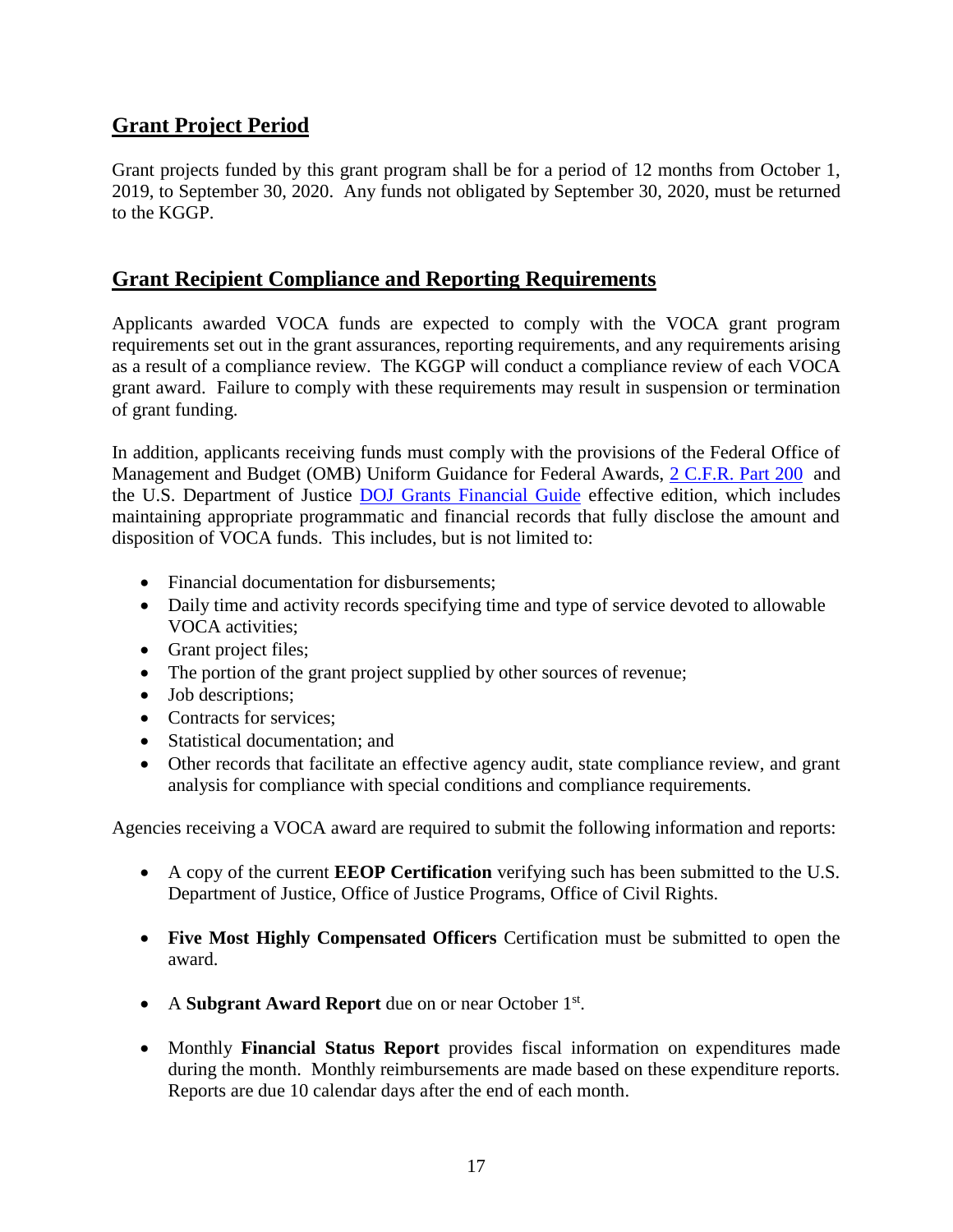- Quarterly **Performance Measurement Tool (PMT) Report** provides grant project statistical data and accountability metrics. PMT Reports must be submitted via the federal OVC PMT website within 10 calendar days after the end of each quarter. Completion of this PMT Report requires all agencies utilizing a survey to collect outcome data from crime victims served with these VOCA funds.
- Semi-annual **Grant Project Narrative Report** provides a narrative description of the activities provided with the grant funds and is due 10 calendar days after the end of each six-month period.
- The **Projection of Final Expenditures Report** is due July 10<sup>th</sup>.
- Any other reports that may be required by the federal OVC or the KGGP.

If the applicant is awarded VOCA funds, submitting late, incorrect, or incomplete reports will not receive payment until the next scheduled payments for grant programs. Repeatedly late reports, failure to submit reports or supporting documentation required by the grant assurances, or failure to respond to compliance review findings in the timeframe provided will result in the suspension of grant funds.

Copies of all financial and statistical supporting documentation must be maintained by the agency for a period of five years following the closeout of the grant award.

# **Review of Applications**

A grant review committee may assist the KGGP in determining VOCA grant awards. Applicants will be notified via the Grant Portal of the grant award decision. Please do not call regarding the status of an application.

Each grant application will be evaluated using the following criteria:

- Record of successful implementation of services in the victim services field;
- Quality of any needs assessment in terms of proposed services;
- Demonstration of clear, measurable and appropriate grant project objectives and activities consistent with the purpose areas outlined in the grant application instructions;
- The efficacy of evaluative components, both programmatic and fiscal;
- Relevant budget information;
- Submission of all required documents and a complete application; and
- Applicant agency's ability to fulfill all of the requirements of the VOCA program.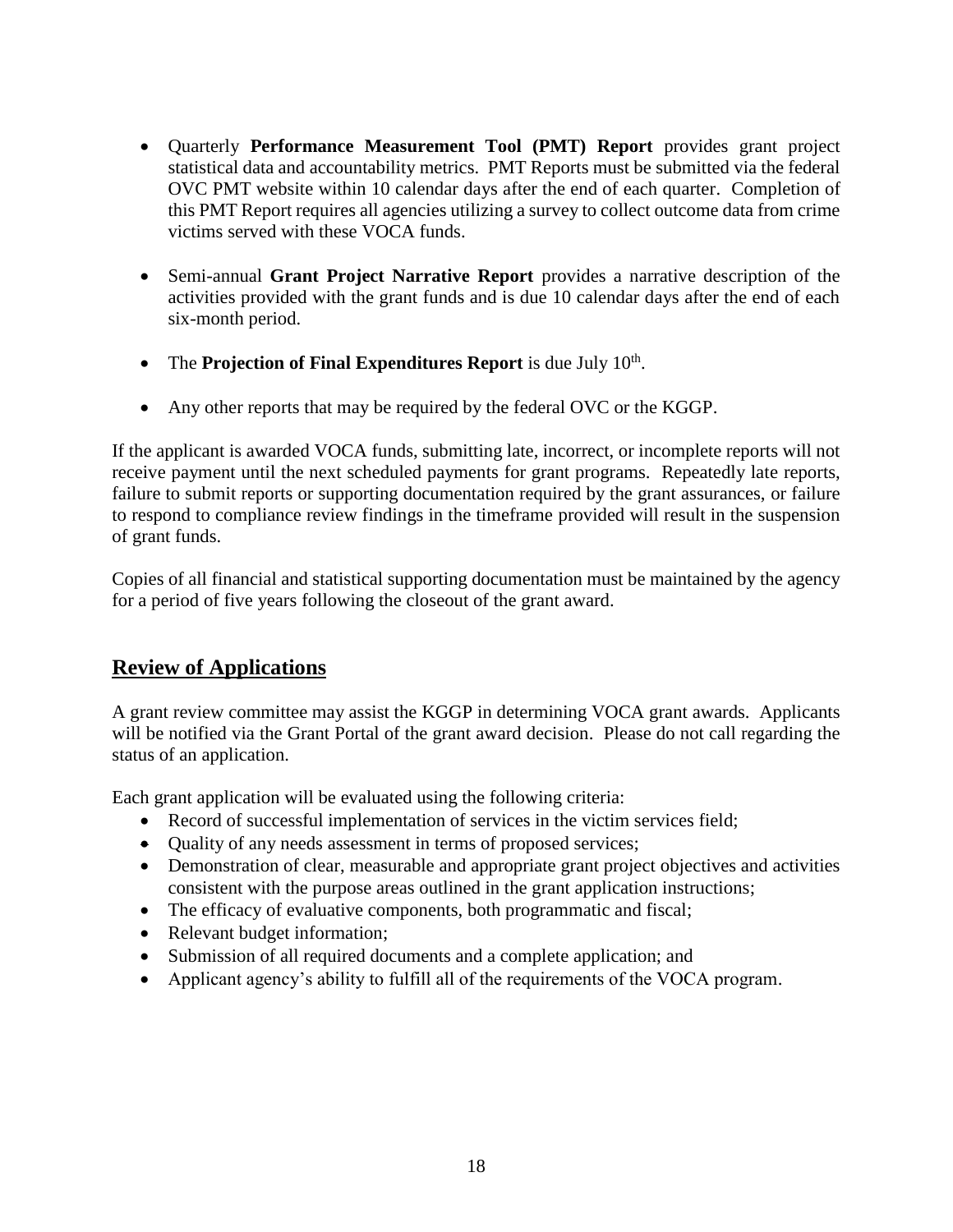# **Resource and Contact Information**

Visit the **KGGP** Resource page for more guidance on specific steps of submitting an application via the Grant Portal and for detailed [Grant Portal instructions.](http://grants.ks.gov/docs/default-source/how-to-guides/application-portal-instructions.pdf?sfvrsn=4) For technical assistance regarding the VOCA grant program guidelines or application submission, contact the Kansas Governor's Grants Program at 785-291-3205.

# **Application Requirements**

Please read all grant requirements and instructions before completing the grant application. Submit application documents in 12 pt. Times New Roman, number the pages of the Project Narrative, and title each document filename as indicated below. Do not submit any section of the application in landscape format. Do not submit any items not specified in the instructions.

The application must include the following items:

- General Information (completed in Grant Portal)
- Project Narrative (separate document to upload not to exceed 10 pages)
- Grant Project Budget (completed in Grant Portal)
- **EXECUTE:** Agency Budgets (separate document to upload)
- \_\_\_\_ Grant Management Capacity (separate document to upload)
- Proof of  $501(c)(3)$  status, if applicable (separate document to upload)
- Certificate of Good Standing, if applicable (separate document to upload)

# **General Information (completed in Grant Portal)**

Applicants must complete the General Information page online. Please note that the language provided in the "Brief Description of Proposed Grant Project" field may be utilized on public websites and documents to describe the purpose of the project and accomplishments of the grant program.

#### **Project Narrative (separate document to upload - not to exceed 10 pages)**

The following items must be included in the Project Narrative. Include each item in the order listed below and clearly label each section. The Project Narrative shall not exceed 10 pages.

#### **Problem Statement and Needs Assessment (new applicants only)**

The submission of an application presumes there is a definable problem that will be addressed by the requested grant funds. Provide a detailed explanation of the problem that will be addressed, either in whole or in part, with the requested grant funds. Provide data supporting the problem to be addressed in the grant application and site the source of the data provided. Describe how the grant funds will address the problem. Describe any needs assessment that was used to develop the problem statement, such as an evaluation of agency service activity or other assessment. If the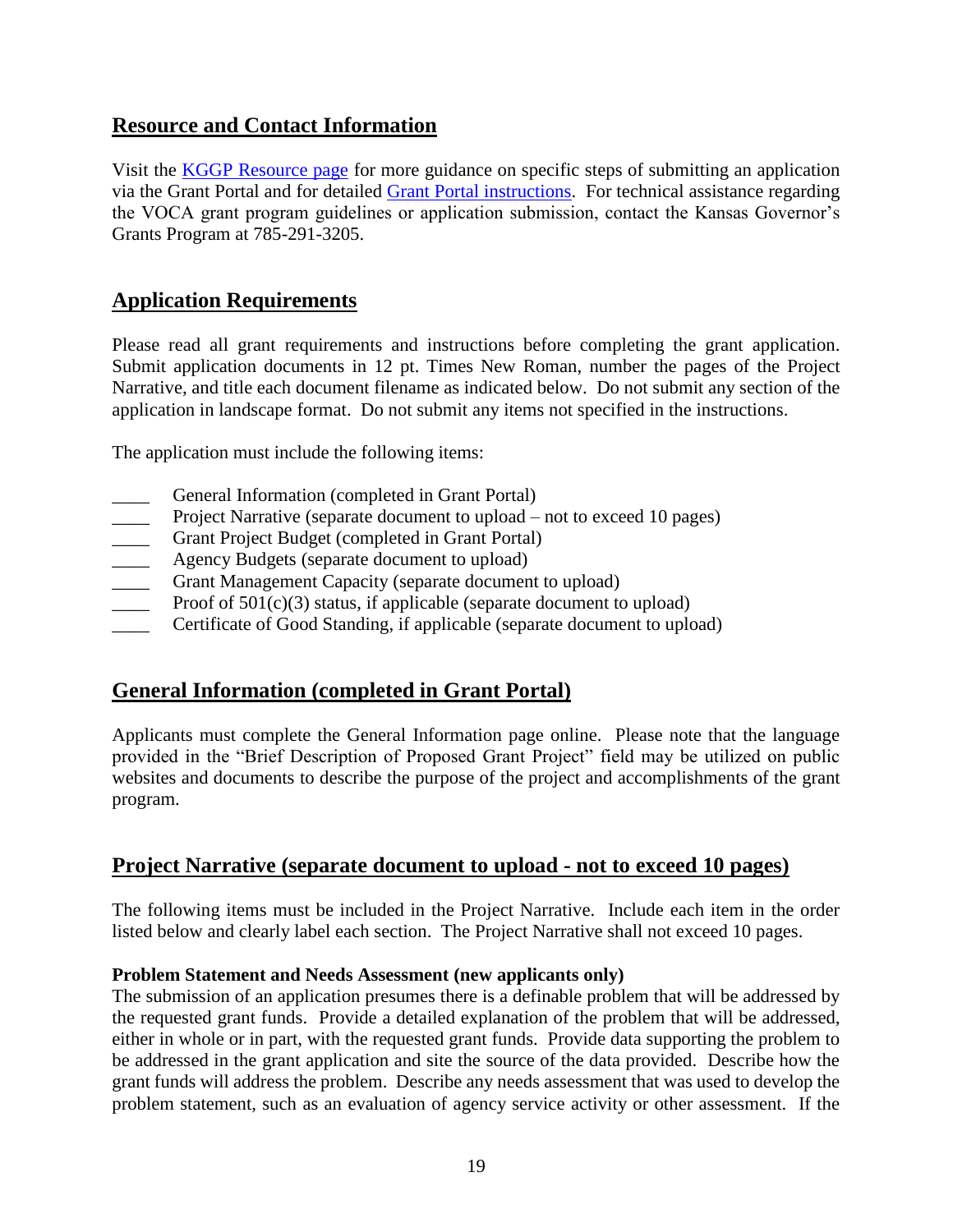applicant is comparing local data to state or national data, include information establishing the need locally or describing why the local community is limited in resources to address the problem.

#### **Justification of Need for Grant Funds**

Applicants must provide a justification of need for the grant funds requested. This justification must tie the financial need to the described problem statement and needs assessment. In instances where the requested grant project expenses are existing agency costs or activities, a nonsupplanting explanation must be provided (per the definition in Supplanting section in this solicitation) to include a description of how the expenses were previously supported and why that support cannot continue to be utilized. The applicant should state whether other funds have been sought to support the program and describe the outcome of those efforts.

#### **Grant Project Goal(s), Objectives, and Activities**

State the goal(s) of the proposed grant project. This should not be the goals of the agency, but should be specific to the proposed VOCA-supported project.

List the objectives to be accomplished to achieve each goal listed. Objectives should be specific, measurable, realistic, and consistent with the goals of the grant project and cover a single event or outcome. Include the activities for each objective and explain how each objective will be measured. Specifically identify any evidence-based programs and/or practices being incorporated into the proposed objectives and activities. Visit the [KGGP Resource page](http://www.grants.ks.gov/resources/getting-started) for more guidance on developing goals and measurable objectives.

#### **Example (follow the format below):**

| Objective                                                                                                              | <b>Activities / Time Frame</b>                                                      | <b>Person Responsible</b> |
|------------------------------------------------------------------------------------------------------------------------|-------------------------------------------------------------------------------------|---------------------------|
| At the completion of<br>advocacy and support services,<br>75% of crime victims will have<br>a safety plan in place and | 1a. Case manager will meet regularly with<br>crime victims.<br>Oct 2019 - Sept 2020 | 1. Case Manager           |
| knowledge<br>of<br>available<br>resources.                                                                             | 1b. Crime victims will complete an exit<br>survey at the completion of services.    |                           |
| Staff will begin support<br>2.<br>groups that will meet twice a<br>week for crime victims and their                    | 2a. A support group facilitator will be hired.<br>By November 1, 2019               | 2a. Executive Director    |
| family members.                                                                                                        | 2b. Groups will meet twice a week.<br>Nov 2019 - Sept 2020                          | 2b. Group Facilitator     |

**Goal I:** Victims served will have increased knowledge of crime victim information and services.

#### **Grant Project Performance Measures and Results**

Applicants receiving VOCA funds will be required to demonstrate how the grant project was implemented and if the project achieved the results expected based on the data collected and evaluated. Please describe the following information: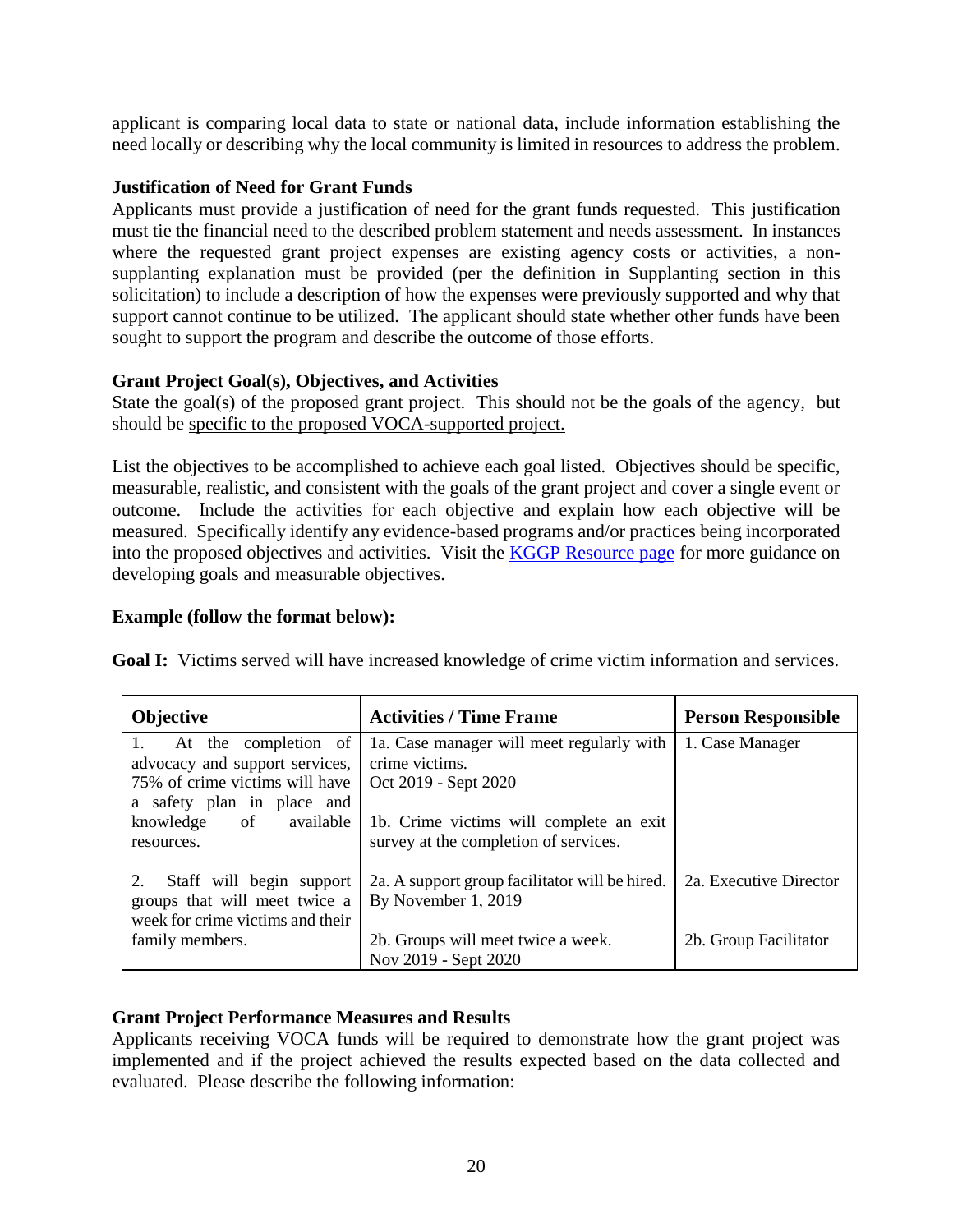- Process used for monitoring the implementation, progress, and outcomes of the grant project.
- What data will be collected.
- How the data collected will be used to ensure the success of the grant project.
- Criteria used to evaluate the activities and/or services provided through the proposed grant project.
- How the proposed objectives are measured and how it will determine whether the proposed grant project is effectively and efficiently reaching the proposed goals and objectives.
- What the grant project will achieve.

#### **Grant Project Staff**

Provide a list of each staff member to be funded with grant funds along with staff who will be responsible for monitoring and evaluating the grant project. Include the name, title, and a brief job description for each staff listed. In addition, describe how this staffing pattern will help meet the goals of the grant project.

#### **Underserved Populations**

Define the underserved population identified in the agency's service area, including those underserved because of ethnic, racial or cultural background, language diversity, persons with disabilities, or geographic isolation. Use local data to support the populations identified as underserved. Provide the applicant's plan, including a description of the specific steps taken by the applicant, to provide outreach and services to the underserved populations.

#### **Sustainability**

Provide a detailed description explaining what efforts are being made, or will be made, to ensure the long-term fiscal and programmatic sustainability of the project and program. The applicant must detail how the project will be funded in future years if VOCA funding declines or is not available.

#### **Dissemination of Crime Victims' Rights Information**

Describe the applicant's written procedures for assisting victims of crime in seeking available crime victims' compensation benefits and informing crime victims of their rights as provided by law. The procedures must detail how victims will be informed of their statutory rights as provided in K.S.A. 74-7333 and amendments thereto.

#### **Civil Rights Contact Information**

Applicants must include the name, address, and telephone number of the civil rights contact person who is responsible for ensuring all applicable civil rights requirements are met and who will act as liaison in civil rights matters.

#### **Current Board President Contact Information**

If the applicant is a nonprofit agency, it must include the name, contact information, and the term of service for the current Board President.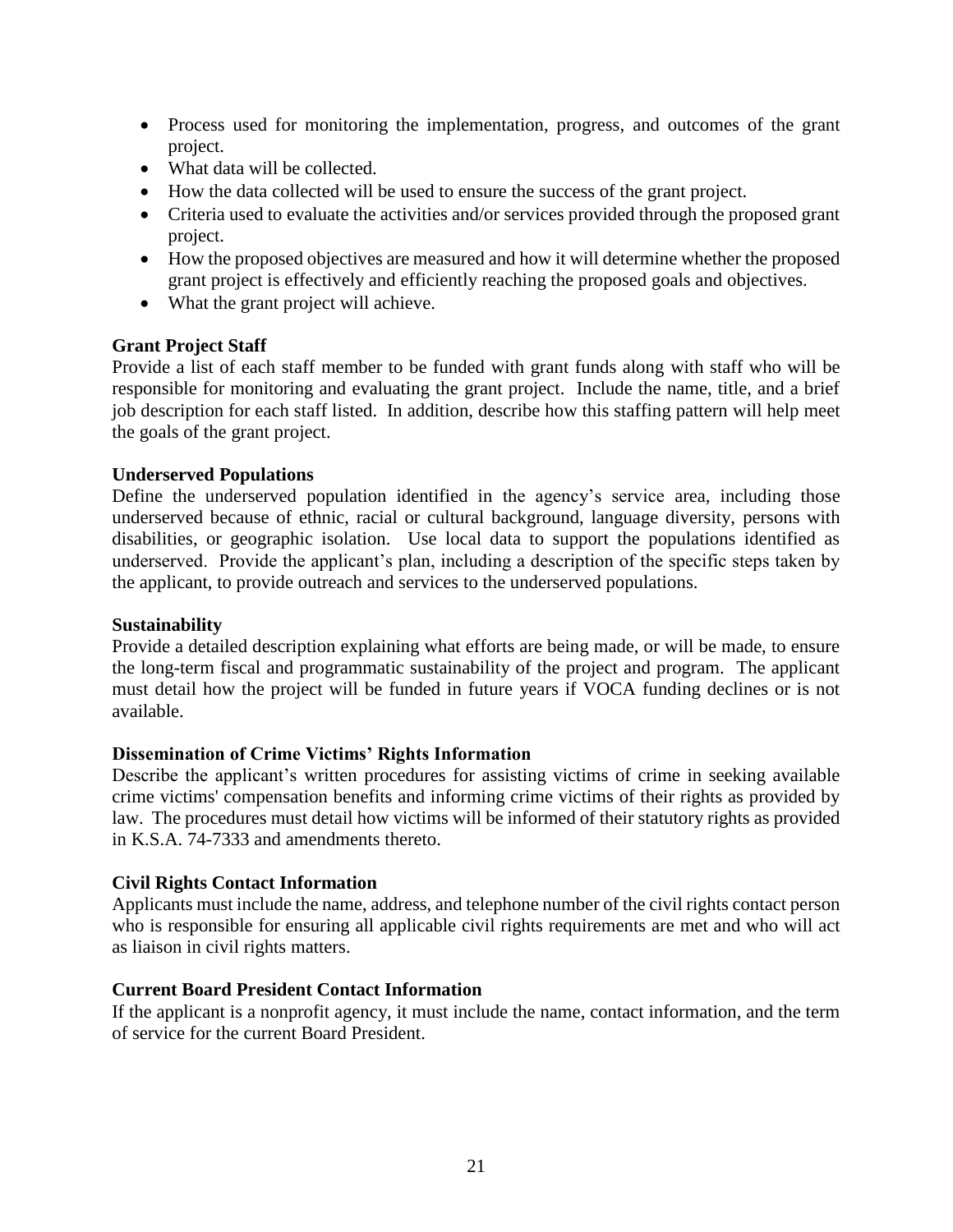#### **DUNS Number and SAM Registration**

Applicants must provide the agency's DUNS number and SAM expiration date. A DUNS number is a unique nine-digit sequence recognized as the universal standard for identifying and keeping track of entities receiving federal funds. The DUNS number will be used throughout the grant life cycle. Obtaining a DUNS number is a free, simple, one-time activity. Obtain one by calling 1 866-705-5711 or by [applying online.](https://www.dnb.com/duns-number/get-a-duns.html) In addition, applicants shall ensure that the agency has an "active" status in the [U.S. System for Award Management \(SAM\)](http://www.sam.gov/) prior to submitting a VOCA application.

#### **Current Audit Report**

All applicants **must** provide information in this section of the Project Narrative on when the organization's most recent financial audit was completed, who performed the audit, what period it covered, whether the applicant met the threshold for a Single Audit, and where the audit is filed.

If the KGGP has **not** received a copy of the organization's most recent audit report, including the Single Audit report if applicable, and IRS Form 990, those items must be forwarded by U.S. mail to: Kansas Governor's Grants Program, Landon State Office Building, 900 SW Jackson, Room 304 North, Topeka, KS 66612-1220. Include with the audit the Auditor's Letter to Management if applicable. If there are any findings and/or recommendations in the audit report or in the Letter to Management, explain how the findings and/or recommendations were, or will be, addressed by the applicant.

If the agency is a city or county government, a current audit does not need to be submitted. However, governmental agencies **must** provide information in this section of the Project Narrative on when the most recent audit was completed, who performed the audit, what period it covered, and where the audit is filed.

# **Grant Project Budget (completed in Grant Portal)**

The applicant must submit a reasonable and cost-effective grant project budget. All grant projectspecific budget information is completed online within the provided data fields of the Grant Portal. No *grant project* budgetary documents are uploaded as part of the application.

Requested line items must be clearly linked to the proposed activities to be conducted in achieving the goals and objectives of the grant project. The budget must adhere to allowable costs and activities as outlined in this VOCA solicitation; OMB Uniform Guidance for Federal Awards, [2](http://www.ecfr.gov/cgi-bin/text-idx?SID=2c6d1c9f8de1f9619110b4599d84a234&mc=true&node=pt2.1.200&rgn=div5#_top)  [C.F.R. Part 200;](http://www.ecfr.gov/cgi-bin/text-idx?SID=2c6d1c9f8de1f9619110b4599d84a234&mc=true&node=pt2.1.200&rgn=div5#_top) and the U.S. Department of Justice [DOJ Grants Financial Guide](http://ojp.gov/financialguide/DOJ/index.htm) effective edition.

As stated on page three of this solicitation, the KGGP must give priority for victims of adult sexual assault, domestic violence, child physical and sexual abuse, and other violent underserved crimes by ensuring a minimum of 10 percent of VOCA funds are for services in each of these areas (40 percent total). To assist the KGGP in documenting these allocations, applicants must indicate in the grant project budget the purpose for each line item by utilizing the appropriate field or fields: Child Abuse, Domestic Violence, Sexual Assault (adult), Underserved Crimes, and/or Match. The allocation of requested grant project funds must correlate with the applicant's goals and objectives.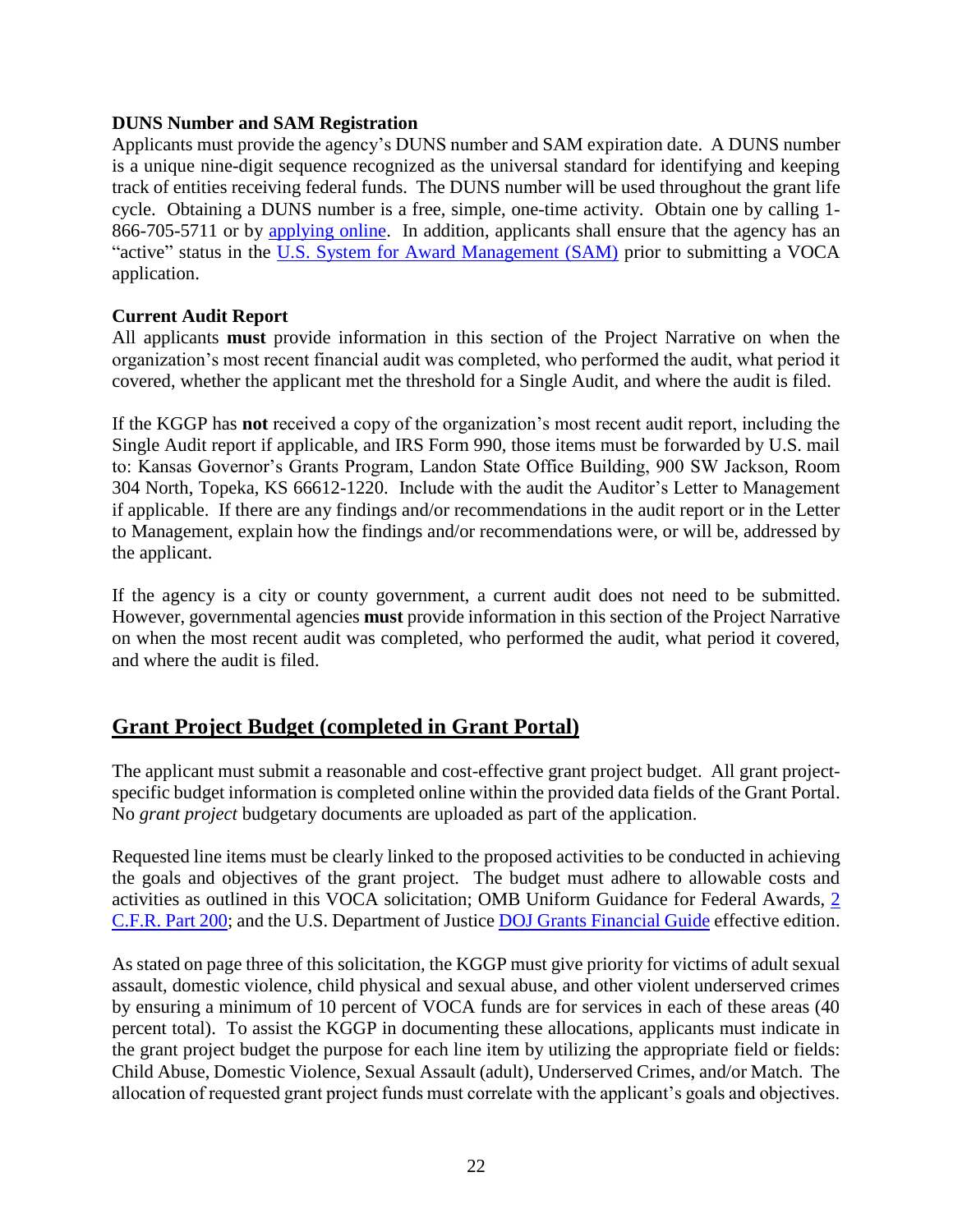A detailed calculation and brief narrative explanation must be provided in the Description field of each line item. Calculations shall clearly demonstrate how the requested amounts were derived and must account for both the federal funds requested and the non-federal match provided, including the match source(s). Personnel must be listed by the agency-assigned title for the position. Positions shall be classified as "New" *only if* the requested position would be a new position for the agency. Personnel and associated fringe benefit costs must be demonstrated in terms of full compensation and the percentage of time to be devoted to the VOCA grant project for each position requested. Fringe benefit costs shall not be allocated to a position at a rate exceeding the portion of personnel costs requested in the VOCA Personnel category. Training events and other travel costs must be specifically identified to the extent possible. Following are examples of descriptions that might be used for line item requests. Please visit th[e KGGP Resource](http://www.grants.ks.gov/resources/getting-started)  [page](http://www.grants.ks.gov/resources/getting-started) for more guidance.

|                                        | Federal                | Federal                |                        |                                                                                                                                                                                                                                                                                                                                                                                                                                                                |
|----------------------------------------|------------------------|------------------------|------------------------|----------------------------------------------------------------------------------------------------------------------------------------------------------------------------------------------------------------------------------------------------------------------------------------------------------------------------------------------------------------------------------------------------------------------------------------------------------------|
| Line Item                              | Dom Viol               | <b>Sxl Asslt</b>       | Match                  | Description                                                                                                                                                                                                                                                                                                                                                                                                                                                    |
| Volunteer<br>Coordinator               | \$16,808               | \$1,868                | \$4,669                | Full-time, salaried, 50% of time on<br>project, approved for 2% raise on Jan 1 <sup>st</sup> :<br>$($46,000 \text{ x} \cdot .25 \text{ year}) + ($46,920 \text{ x} \cdot .75)$<br>year) = $$46,690 \times 50\% = $23,345; 40\%$<br>federal/10% match is SGF grant                                                                                                                                                                                              |
| <b>SA Support</b><br>Group Facilitator | $\boldsymbol{0}$<br>\$ | \$7,917                | \$<br>$\boldsymbol{0}$ | Full-time, hourly, 40 hrs/wk, 25% of<br>time on project; approved for 2% raise on<br>Jan 1 <sup>st</sup> : $(\$15.00/hr \times 520 hrs) + (\$15.30/hr$<br>$x 1,560$ hrs) = \$31,668 x 25%                                                                                                                                                                                                                                                                      |
| Volunteers<br>$(In-Kind)$              | \$<br>$\boldsymbol{0}$ | \$<br>$\boldsymbol{0}$ | \$2,130                | Volunteers for evening and weekend<br>hotline coverage: \$10/hr based on<br>comparable compensation x 213 hours                                                                                                                                                                                                                                                                                                                                                |
| <b>FICA</b>                            | \$1,286                | \$<br>748              | 357<br>\$              | 7.65% x $$31,262$ requested salaries =<br>\$2,391; match is SGF grant                                                                                                                                                                                                                                                                                                                                                                                          |
| Conferences/<br>Workshops              | \$<br>671              | \$<br>821              | \$<br>373              | Crime Victims' Rights Conference,<br>April '20, Wichita: (\$100 registr. x 2<br>staff) + $(200 \text{ mi. x } $.50/\text{mi. x } 1 \text{ vehicle})$<br>$+$ (\$90/nt. x 2 nights x 2 staff) + (\$30/day<br>meals x 3 days x 2 staff) = $$840;$<br>·KAVA, summer 2020, Wichita: \$225<br>registration + $(270 \text{ mi. x } $.50/\text{mi})$ +<br>$($100/nt. x 5 nights) + ($30/day meals x)$<br>5.5 days) = $$1,025$ ; 80% federal/20%<br>match is city funds |
| Supplies-<br><b>Laptop Computers</b>   | 306<br>\$              | \$<br>204              | \$<br>128              | Two laptop computers at \$850 each:<br>$(\$850 \times 50\%$ Volunteer Coordinator) +<br>$($850 \times 25\%$ Support Grp Facilitator) =<br>\$638; 80% federal/20% match is SGF<br>grant<br>$*$ This sympals securing the englisent is a victim services quote senter providing $VOCA$ funded services to                                                                                                                                                        |

\*This example assumes the applicant is a victim services crisis center providing VOCA-funded services to domestic violence and sexual assault (adult) crime victims.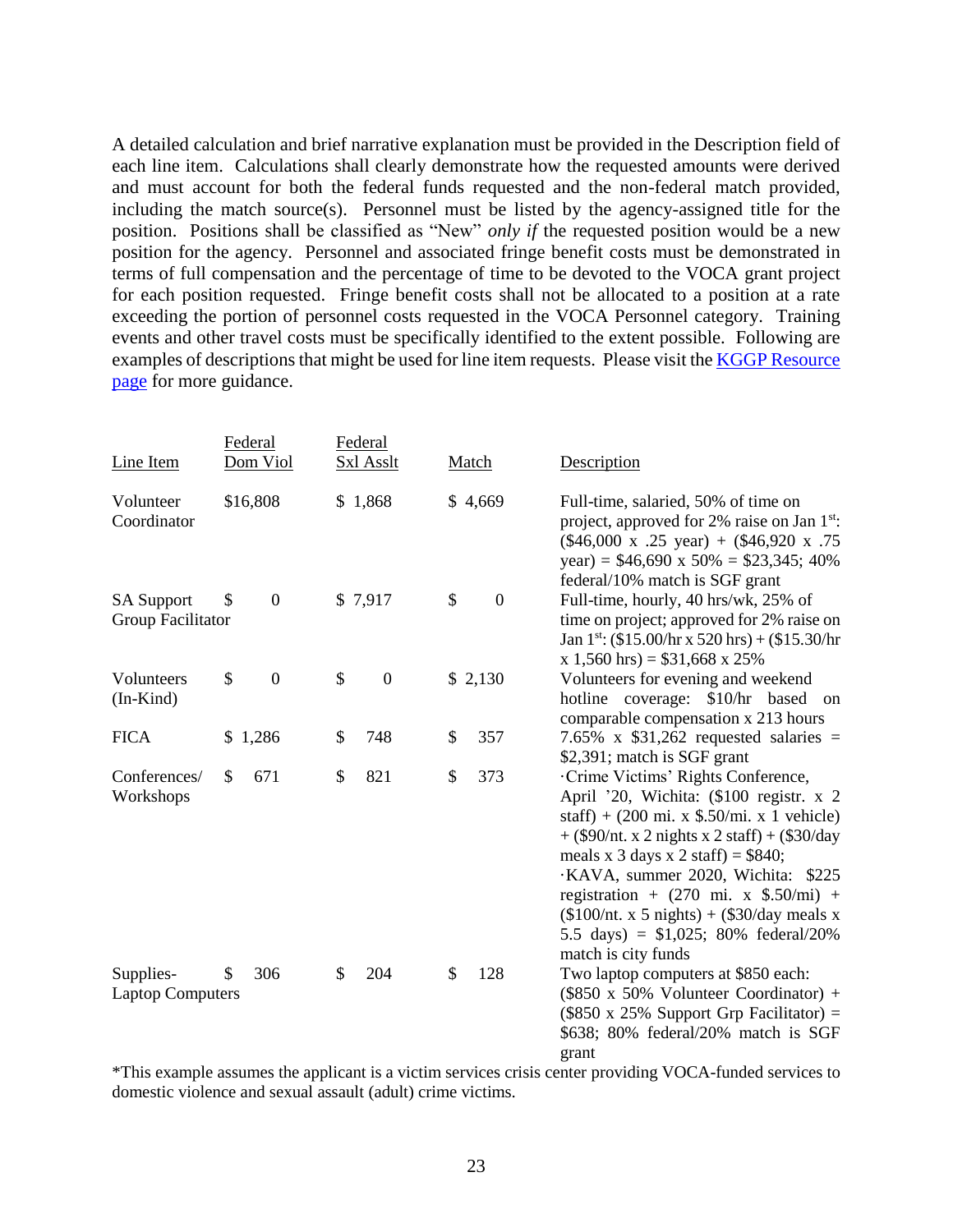# **Current and Next Fiscal Year Agency Budgets (separate document to upload)**

Upload the applicant's current and next fiscal year budgets, including balanced **income and expenses**. Include the fiscal period utilized by the agency. List all staff positions separately with their respective salaries/wages. If the applicant is under the umbrella of a larger entity, submit the budget developed for the applying program. Agency income must list **all** sources of financial support (i.e. foundations, government agencies, fund-raising events, individual contributions). For each income source, state the amount and its status (received, requested, committed, or projected). If the income is requested or projected, state the date the program expects to be notified of the funding decision or the date the program anticipates collecting the income. Include the appropriate pro-rated portion of this grant application request as budgeted income with a "requested" status. Also, be sure all line items requested in this application are found in the organization's budget for expenses.

Example of budget income only:

| Agency's Current Fiscal Year January 1-December 31, 2019 |                |                |       |
|----------------------------------------------------------|----------------|----------------|-------|
| <b>SOURCE:</b>                                           | <b>AMOUNT:</b> | <b>STATUS:</b> | DATE: |
| City of 'xx'                                             | \$50,000       | Projected      | 10/19 |
| United Way                                               | 5,000          | Received       | 1/19  |
| Walk-A-Thon                                              | 500            | Collected      | 4/19  |
| VOCA '19-GOV                                             | 22,645         | Received       | 10/18 |
| VOCA '20-GOV                                             | 7,561          | Requested      | 8/19  |
| SGF '19-GOV                                              | 24,000         | Received       | 7/18  |
| SGF '20-GOV                                              | 25,000         | Received       | 7/19  |
| <b>Total Organization Income</b>                         | \$134,706      |                |       |
|                                                          |                |                |       |

**\*Note:** -Budget expenses are also required. -Repeat for Next Fiscal Year.

#### **Grant Management Capacity (separate document to upload)**

In accordance with requirements described in the Federal OMB Uniform Guidance for Federal Awards, 2 C.F.R. Part 200, the KGGP must assess the applicant's ability and capacity to implement the proposed VOCA project in full compliance with Federal statutes, regulations, and terms and conditions of a grant award. Applicants must upload as an attachment a document describing the following information:

- Written accounting policies and procedures and how often they are updated;
- Procedures for ensuring each grant award and associated match is accounted for separately and distinctly from other sources of revenue;
- Accounting system, when the current system was implemented, its level of automation, and type(s) of technology utilized, and any manual accounting processes used to complement the system;